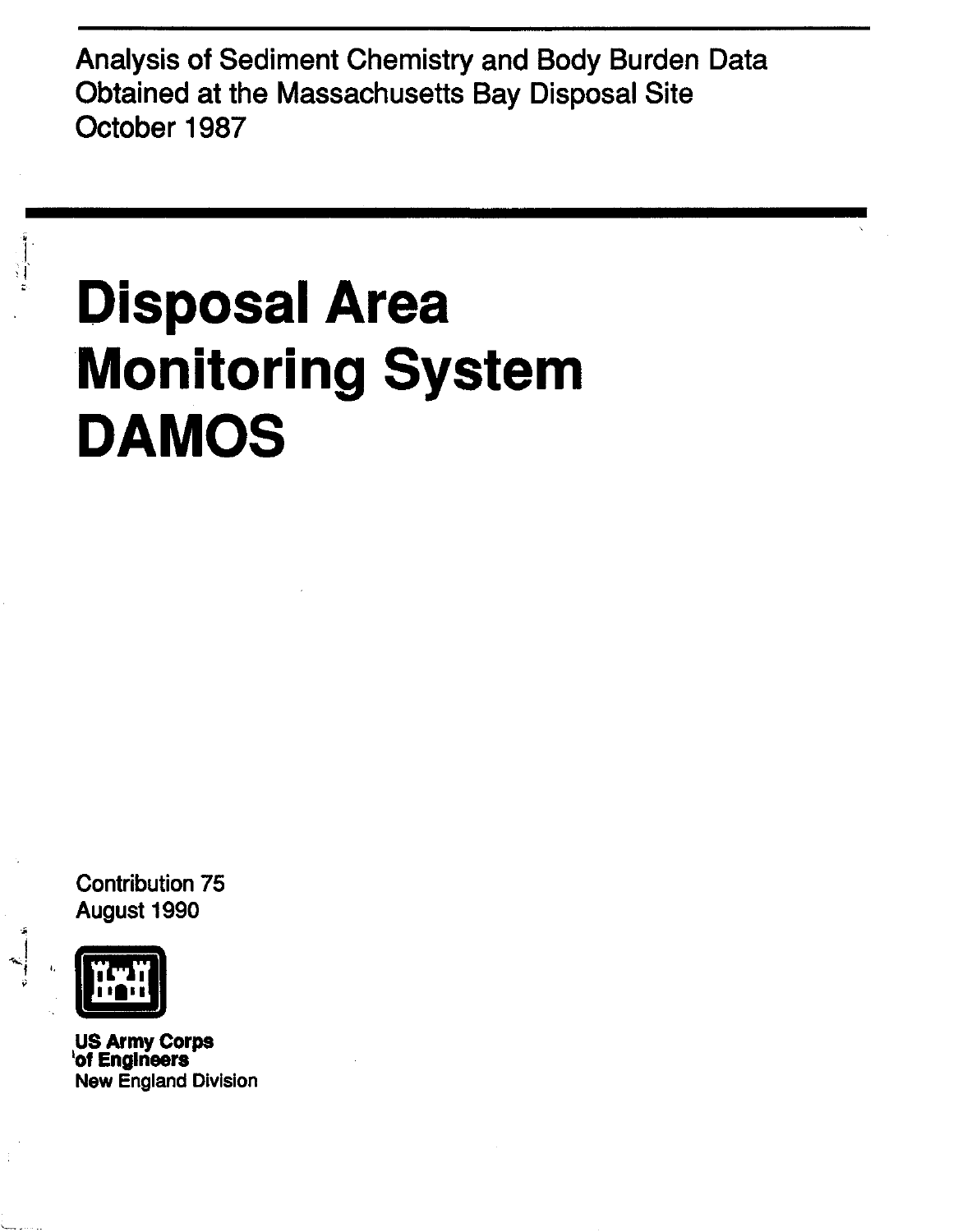| REPORT DOCUMENTATION PAGE                                                                                                                                                                                                                                                                                                                                                                                                                                                                                                                                                                                                                                                                                                   | Form Acoroved<br>OMB No. 0704-0186                |
|-----------------------------------------------------------------------------------------------------------------------------------------------------------------------------------------------------------------------------------------------------------------------------------------------------------------------------------------------------------------------------------------------------------------------------------------------------------------------------------------------------------------------------------------------------------------------------------------------------------------------------------------------------------------------------------------------------------------------------|---------------------------------------------------|
| Wana statent for this conscion of intermation is estimated to average 1 hour per revapility including the time for reviewing instructions, veerching enture aaso volutery.<br>callumina and maintaining the data nevees, and comparing and revening the collection or information. Henc comments requiring this quiden extinate or any other aspect of this<br>candizial of information, including subgeodies for reducing this Sunder. to Wahandton neboquation Services, Directorsed for information Deprodient and Associa, 1215 Jere<br>Dain imprisor, Suite 1204. Animaton, v.a. 12202-4302, and to the Othre of Management and Guadet, Fademors Republic Project (0704-0188), Washington, OC 20583,                   |                                                   |
| 2. REPORT DATE<br>1. AGENCY USE ONLY (Leave OIANX)                                                                                                                                                                                                                                                                                                                                                                                                                                                                                                                                                                                                                                                                          | 3. REPORT TYPE AND DATES COVERED                  |
| August 1990.<br>4. TITLE AND SUSTITLE                                                                                                                                                                                                                                                                                                                                                                                                                                                                                                                                                                                                                                                                                       | <b>Final Report</b><br><b>5. FUNDING NUMBERS</b>  |
| Analysis of Sediment Chemistry and Body Burden Data<br>Obtained at the Massachusetts Bay Disposal Site,<br>October 1987                                                                                                                                                                                                                                                                                                                                                                                                                                                                                                                                                                                                     |                                                   |
| <b>L. AUTHORISI</b>                                                                                                                                                                                                                                                                                                                                                                                                                                                                                                                                                                                                                                                                                                         |                                                   |
| 7. PERFORMING ORGANIZATION NAME(S) AND ADDRESS(ES)                                                                                                                                                                                                                                                                                                                                                                                                                                                                                                                                                                                                                                                                          | 8. PERFORMING ORGANIZATION<br>REPORT NUMBER       |
| Science Applications International Corporation<br>221 Third Street<br>Newport, RI 02840                                                                                                                                                                                                                                                                                                                                                                                                                                                                                                                                                                                                                                     | SAIC-88/7535 & C73                                |
| 9. SPONSORING/MONITORING AGENCY NAME(S) AND ADDRESS(ES)                                                                                                                                                                                                                                                                                                                                                                                                                                                                                                                                                                                                                                                                     | 10. SPONSORING / MONITORING                       |
| U.S. Army Corps of Engineers - New England Division<br>424 Trapelo Road<br>Waltham, MA 02254-9149                                                                                                                                                                                                                                                                                                                                                                                                                                                                                                                                                                                                                           | AGENCY REPORT NUMBER<br>DAMOS Contribution No. 75 |
| Available from DAMOS Program Manager, Regulatory Division<br>USACOE-NED, 424 Trapelo Road, Waltham, MA 02254-9149<br>122. DISTRIBUTION / AVAILABILITY STATEMENT                                                                                                                                                                                                                                                                                                                                                                                                                                                                                                                                                             | <b>12b. DISTRIBUTION CODE</b>                     |
| Approved for public release; distribution unlimited.                                                                                                                                                                                                                                                                                                                                                                                                                                                                                                                                                                                                                                                                        |                                                   |
| 13. ABSTRACT (Massimum 200 words)                                                                                                                                                                                                                                                                                                                                                                                                                                                                                                                                                                                                                                                                                           |                                                   |
| The Massachusetts Bay Disposal Site (MBDS), referred to in previous studies as the Foul Area Disposal Site (FADS)<br>is located at $42^{\circ}25.7N$ by $70^{\circ}34.0^{\circ}N$ .                                                                                                                                                                                                                                                                                                                                                                                                                                                                                                                                         |                                                   |
| Field operations were conducted at the site from 19 to 29 October 1987. The field operations included sediment<br>sampling for both chemical and physical analysis and collection of the polychaete Nephtys incisa at several locations for body<br>burden analysis of selected contaminants.                                                                                                                                                                                                                                                                                                                                                                                                                               |                                                   |
| The results of the sediment chemistry analyses showed no statistically significant difference between the chemical<br>concentrations in the top 2 cm sediment layer and the 10 cm layer of samples collected at the Mass Bay Disposal Site. The                                                                                                                                                                                                                                                                                                                                                                                                                                                                             |                                                   |
| likelihood that a station had been affected by dredged material disposal as determined by each station's level of contaminant<br>concentrations in the 2 cm sediment layer compared well with results from past REMOTS® surveys outlining the distribution<br>of dredged material at MBDS. Stations 14-9, FG11, and 12-0 had significantly elevated concentrations of several chemical<br>constituents associated with dredged material, while stations 18-17, FG23, and SE had concentrations assumed to be representative<br>of natural sediment in the vicinity of MBDS. The results were less conclusive for stations FG9, 17-14, and 16-11 where<br>concentrations did not consistently associate with either extreme. |                                                   |
| No definite relationship was found between the chemical concentrations measured in the sediment and in tissue from<br>Nephtys.                                                                                                                                                                                                                                                                                                                                                                                                                                                                                                                                                                                              |                                                   |
|                                                                                                                                                                                                                                                                                                                                                                                                                                                                                                                                                                                                                                                                                                                             | <b>15. NUMBER OF PAGES</b>                        |
| MBDS<br>Dredged material mounds<br>Body burden analysis<br>Massachusetts Bay Disposal Site<br>Sediment chemical analysis                                                                                                                                                                                                                                                                                                                                                                                                                                                                                                                                                                                                    | <b>16. PRICE CODE</b>                             |
| <b>14. SUBJECT TERMS</b><br><b>18. SECURITY CLASSIFICATION</b><br>17. SECURITY CLASSIFICATION<br>19. SECURITY CLASSIFICATION<br>OF REPORT<br>OF THIS FAGE<br>OF ABSTRACT                                                                                                                                                                                                                                                                                                                                                                                                                                                                                                                                                    | <b>20. LIMITATION OF ASSTRACT</b>                 |

 $\mathbf{u}$ 

 $\mathcal{L}^{\mathcal{L}}$ 

 $\prec$ 

 $\hat{\mathbf{r}}$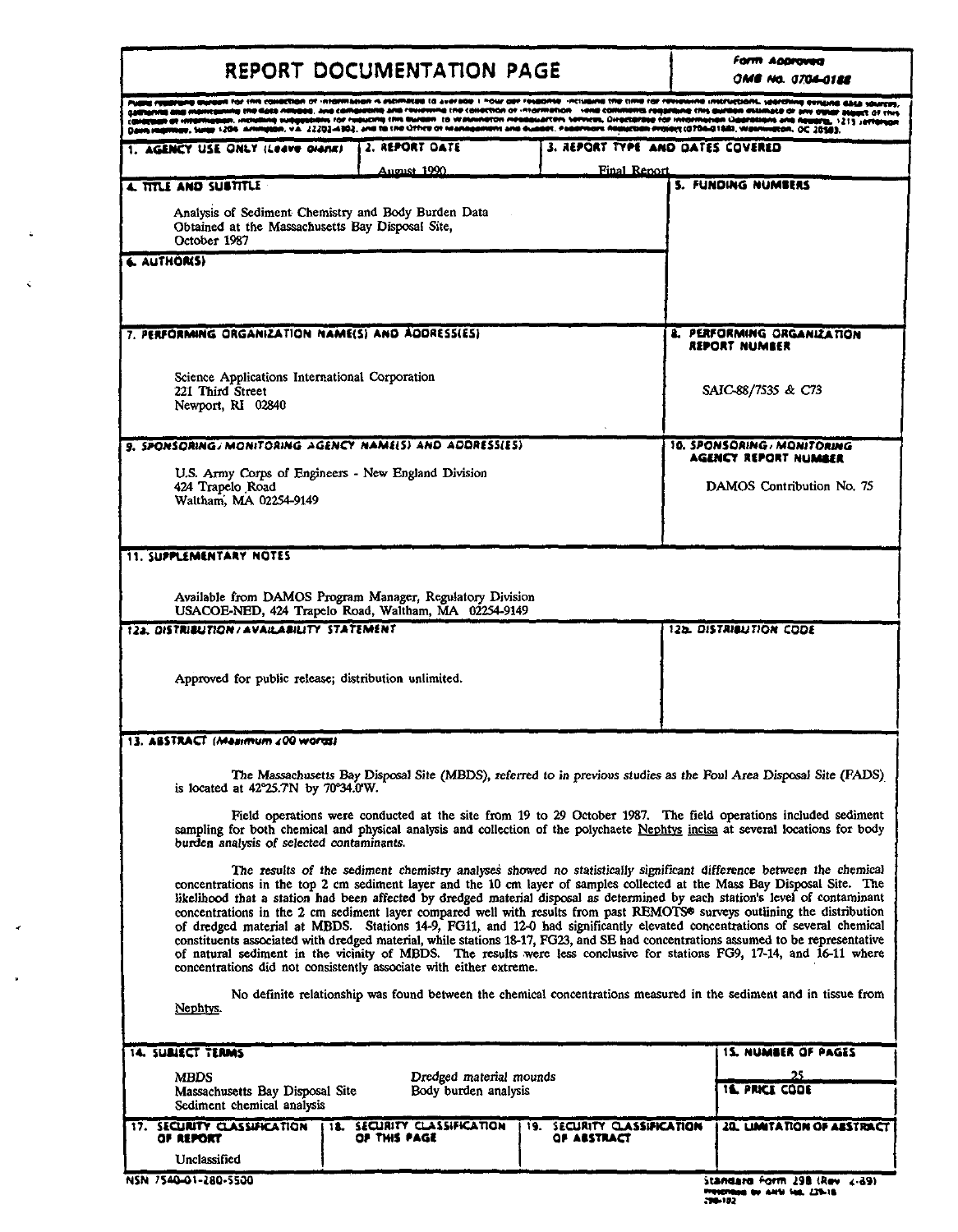# **ANALYSIS OF SEDIMENT CHEMISTRY AND BODY BURDEN DATA OBTAINED AT THE MASSACHUSETTS BAY DISPOSAL SITE, OCTOBER 1987**

# **CONTRIBUTION #75**

August 1990

Report No. SAIC-88/7535&C73

Submitted to:

Regulatory Branch New England Division U.S. Army Corps of Engineers 424 Trapelo Road Waltham, MA 02254-9149

Submitted by:

Science Applications International Corporation Admiral's Gate 221 Third Street Newport, RI 02840 (401) 847-4210



**of Engineers ... \_\_\_\_\_\_\_\_\_\_\_\_\_\_\_\_\_\_\_\_\_\_** NawEnglandDlvislon **\_ ..**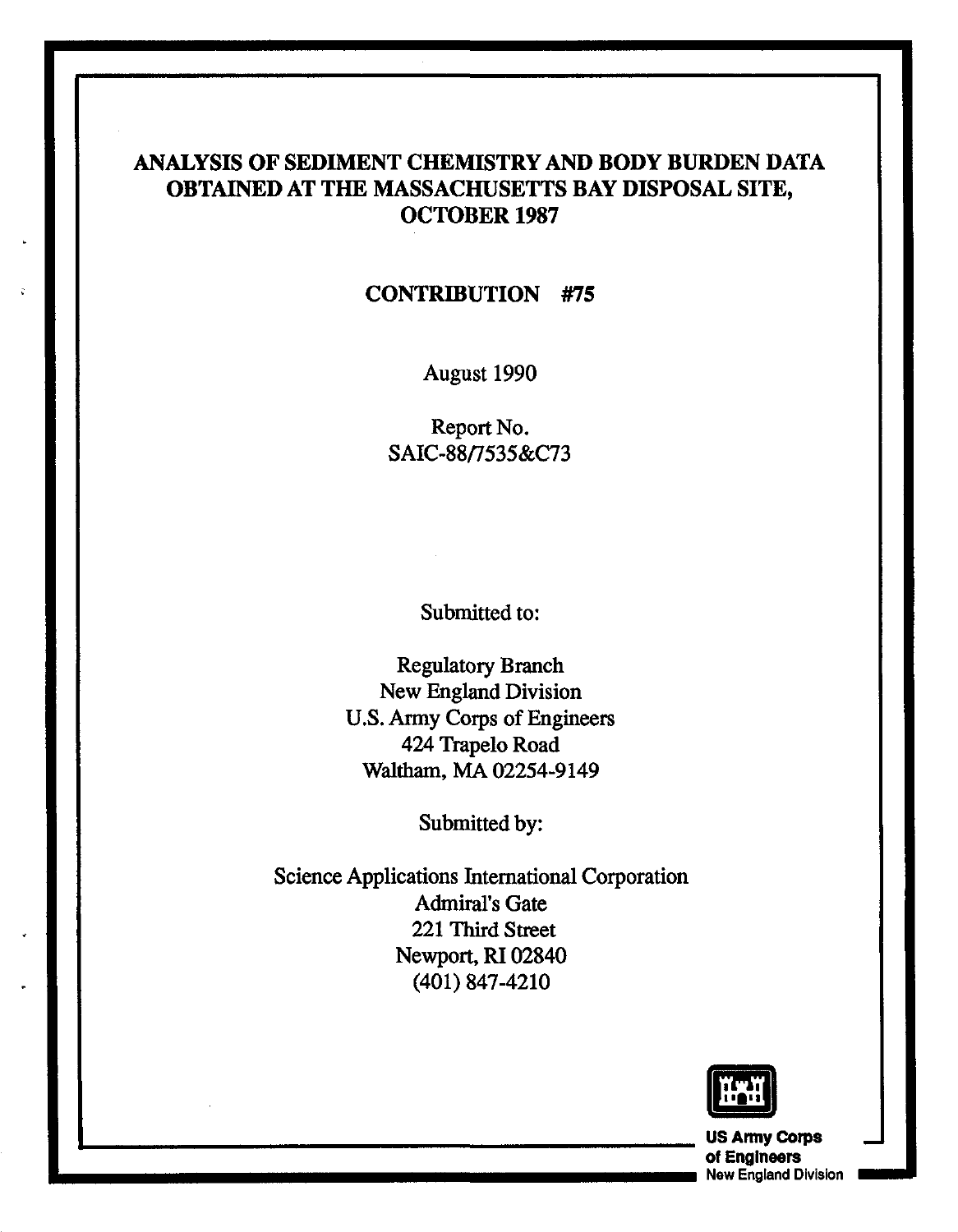# **TABLE OF CONTENTS**

| 1.0    |                    |  |  |  |  |   |  |  |  |  |  |     | Page |
|--------|--------------------|--|--|--|--|---|--|--|--|--|--|-----|------|
| 2.0    | <b>METHODS</b>     |  |  |  |  |   |  |  |  |  |  |     |      |
| 3.0    | <b>RESULTS</b>     |  |  |  |  |   |  |  |  |  |  |     |      |
| 4.0    | <b>DISCUSSION</b>  |  |  |  |  |   |  |  |  |  |  |     | - 4  |
| 5.0    | <b>CONCLUSIONS</b> |  |  |  |  | . |  |  |  |  |  | . 6 |      |
| 6.0    | <b>REFERENCES</b>  |  |  |  |  |   |  |  |  |  |  |     | - 8  |
| Tables |                    |  |  |  |  |   |  |  |  |  |  |     |      |

 $\hat{\boldsymbol{\epsilon}}$ 

 $\bar{\mathcal{A}}$ 

Figure

 $\sim$ 

 $\zeta$ 

 $\cdot$ 

 $\cdot$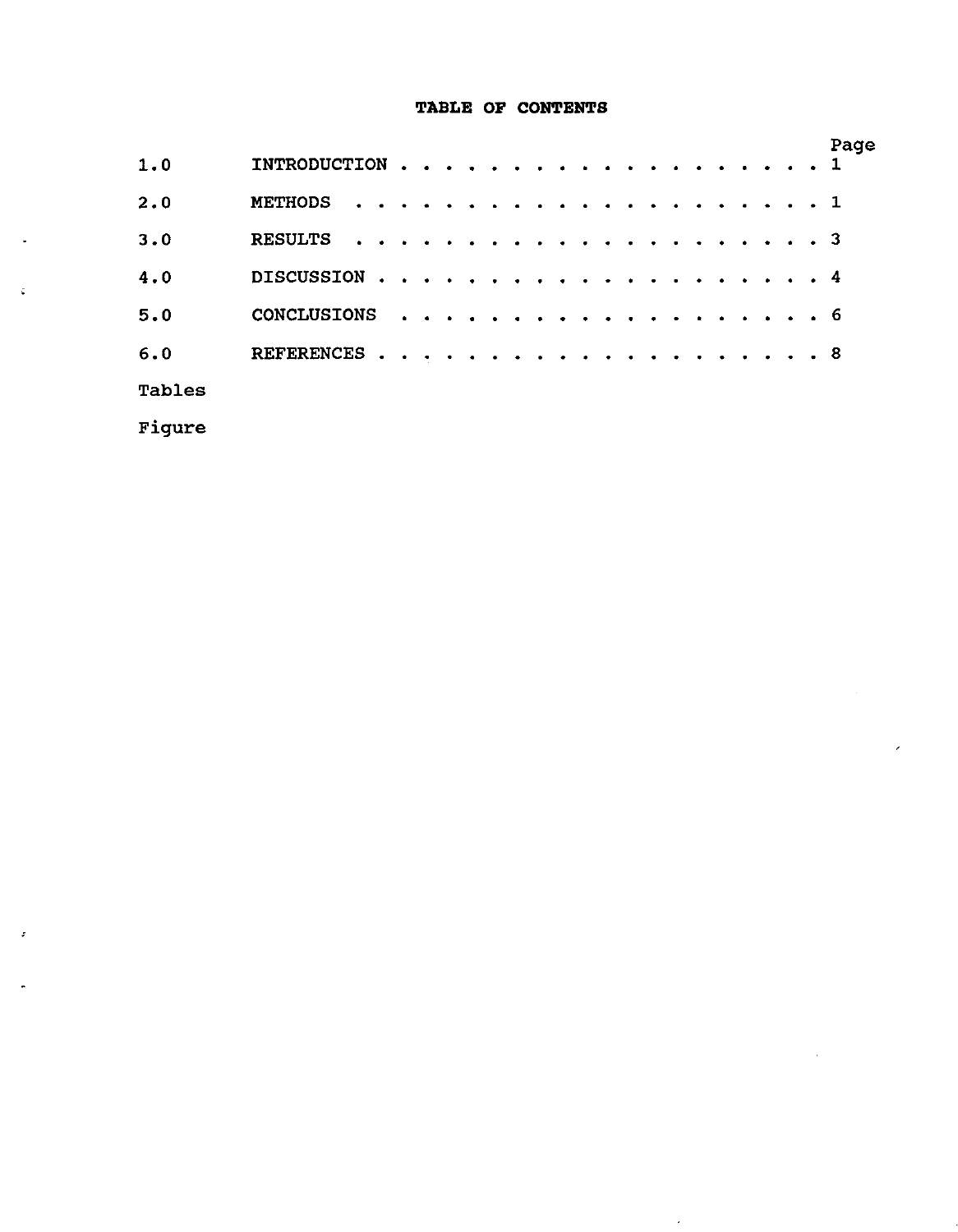#### **LIST OF TABLES**

- Table 3-1. Results of the Analysis of the Top 2 cm and Total Sediment Cores Collected at MBDS, october 1987.
- Table 3-2. PAR's in Sediment Collected at MBDS, October 1987.
- Table 3-3. comparison of Chemical Concentrations of The Top 2 cm Versus the Total Length of Sediment Cores Collected at MBDS, October 1987.
- Table 3-4. Results of Scheffé Test of Means at 5% Level of<br>Significance for Chemical Constituents in the Significance for Chemical Constituents Sediment.
- Table 3-5. Results of Physical Testing of Sediment Collected at MBDS, October 1987.
- Table 3-6. Trace Metals in Body Tissues in Nephtys Collected at MBDS, October 1987.
- Table 3-7. Total PCBs and Total PARs in Body Tissues in Nephtys Collected at MBDS, October 1987.
- Table 3-8 Results of Scheffé Test of Means at 5% Level of Significance for Body Burden Concentrations in Nephtys.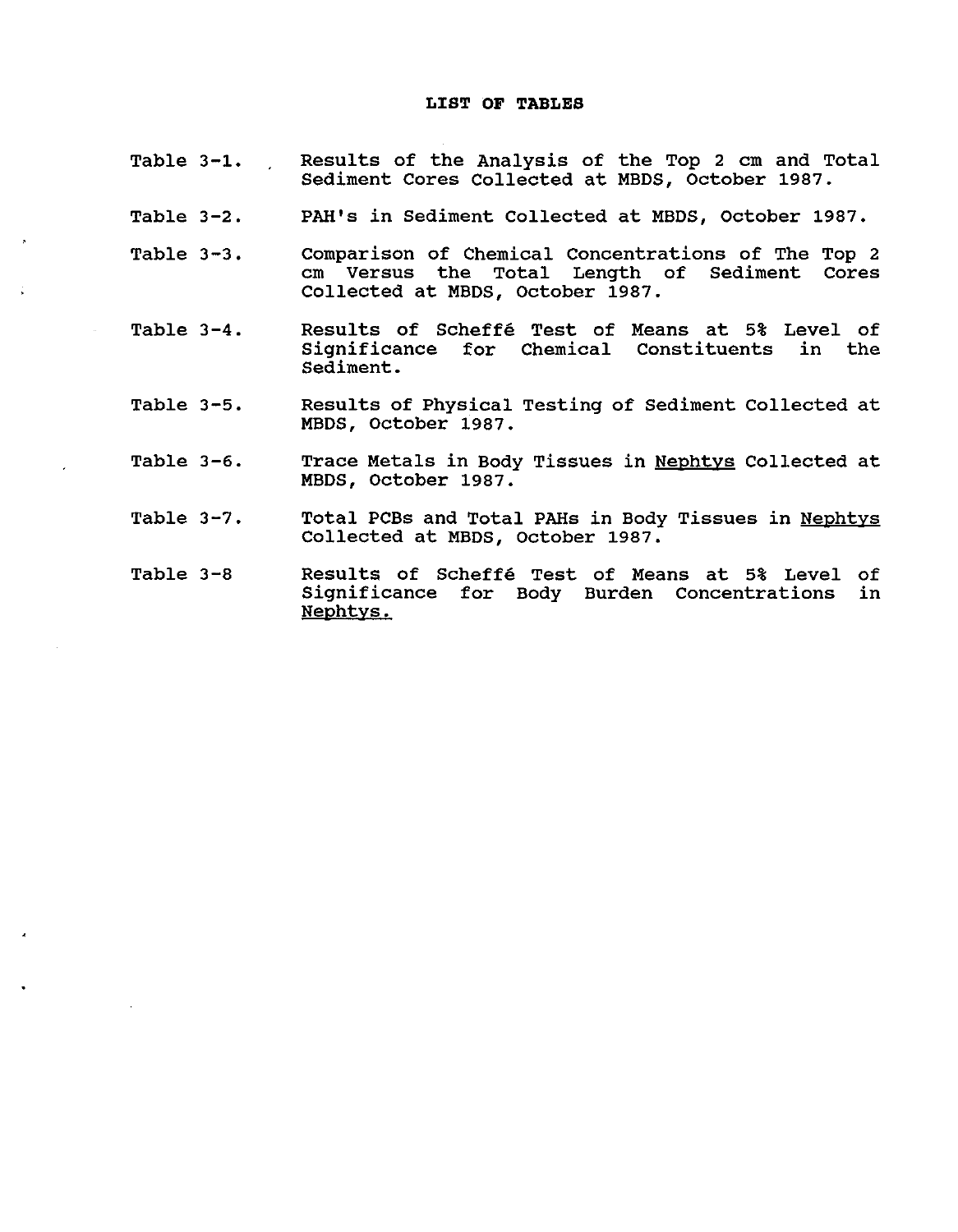Figure 2-1. Sediment sampling stations at MBDS, October 1987.

 $\sim$ 

 $\ddot{\bullet}$ 

 $\ddot{\mathrm{r}}$ 

 $\mathbf{A}$ 

 $\ddot{\phantom{a}}$ 

 $\mathcal{L}^{\text{max}}_{\text{max}}$  ,  $\mathcal{L}^{\text{max}}_{\text{max}}$ 

 $\sim 10^{-11}$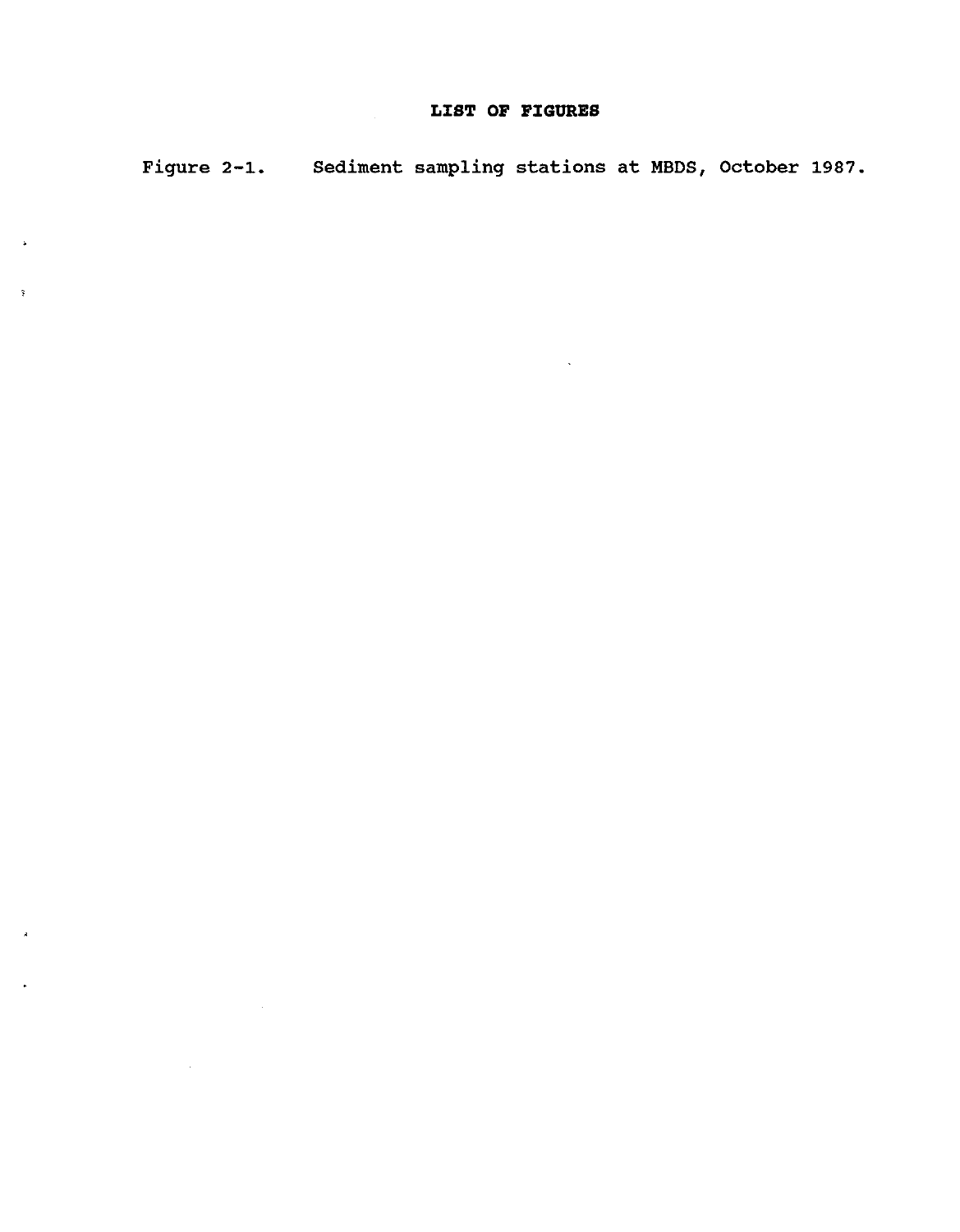### **ANALYSIS OF SEDIMENT CHEMISTRY AND BODY BURDEN DATA OBTAINED AT THE MASSACHUSETTS BAY DISPOSAL SITE OCTOBER 1987**

#### **1.0 INTRODUCTION**

The Massachusetts Bay Disposal site (MBDS) (formerly referred to as the Foul Area) is located approximately 18 nautical miles (nm) east-northeast of the entrance to Boston Harbor and 10 nm south-southeast of Gloucester, MA. This site, centered at 42°25.7'N by 70°34.0'W, was established in 1977 as a 2 nm diameter circle. The average volume of dredged material deposited annually at this site exceeds 300,000 cubic meters  $(400,000 \text{ yd}^3)$ .

Field operations were conducted at the site from 19 to 29 October 1987. The field operations included sediment sampling for both chemical and physical analysis and collection of the polychaete Nephtys incisa at several locations for body burden analysis of selected contaminants. The objectives of the sampling program were to:

- characterize the broad scale concentration of sediment contaminants,
- determine whether there was a significant difference between contaminant concentrations as measured in 10 cm sediment cores and in the top 2 cm sections of the cores,
- determine if a sufficient number of replicate sediment samples were collected to detect significant differences in contaminant concentrations among the stations,
- determine if there were significant differences in sediment contaminant concentrations among the stations sampled in and around the disposal site, and
- provide additional baseline information on contaminant body burden concentrations in the polychaete Nephtys incisa to evaluate the relationship between sediment contamination and biological uptake and to assess the potential value of this approach for monitoring in the future.

#### **2.0 METHODS**

The precise navigation required for all field operations was provided by the SAIC Integrated Navigation and Data Acquisition System (INDAS). A detailed description of INDAS and its operation can be found in Contribution #60 (SAIC, 1989). Positions were determined to an accuracy of 3 meters from ranges provided by a Del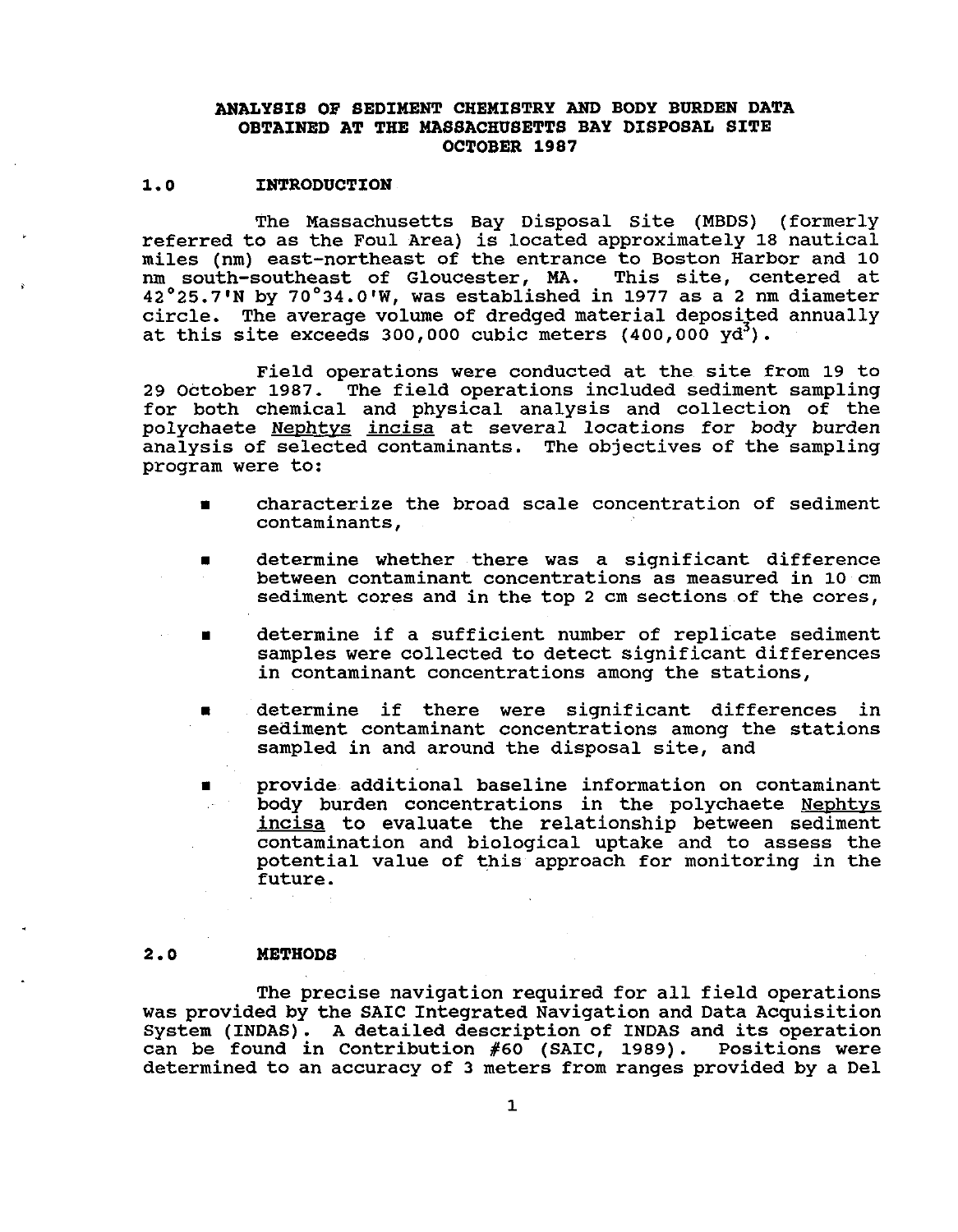Norte Trisponder system. Shore stations were established over known benchmarks at Marblehead Light and Eastern Point Light in Massachusetts.

Sediment samples were collected at nine stations in and around the disposal site (Figure 2-1) using a 0.1 m<sup>2</sup> Smith-McIntyre<br>Grab Sampler. Ten replicate grabs were collected at stations Ten replicate grabs were collected at stations 18-17, 16-11, and 17-14 while three grabs were collected at the remaining six stations (14-9, 12-0, FG9, FG11, FG23, and SE). six polycarbonate plastic core liners (6.5 cm 10) were pushed into the sediment grab sample and extracted; one core was placed into a bag<br>for subsequent chemical and physical analysis by the NED subsequent chemical and physical analysis by laboratory. The top 2 cm of the remaining five cores were bagged for separate analysis. The samples were kept cold and returned to the NED laboratory where they were stored at 4°C until analyzed. The 2 cm core sections from all nine stations were analyzed for metals (Pb, Zn, Hg, AS, Cd, Cu, Cr, and Ni), total organic carbon (TOCs), petroleum hydrocarbons (PHCs), polychlorinated biphenyls (PCBs), and polycyclic aromatic hydrocarbons (PAHs). The 10 cm (PCBs), and polycyclic aromatic hydrocarbons (PAHs). cores were analyzed for TOCs, PHCs, Pb, Zn, and Hg.

Sediment analyses were conducted using methods described by the U.S. Environmental Protection Agency (Plumb, 1981). Mercury analysis was performed using acid digestion and cold vapor atomic using acid digestion and gaseous anhydride atomic absorption spectrophotometry. The other trace metals (Pb, Zn, Cr, Cu, Cd, and Ni) were analyzed using acid digestion and flame atomic absorption spectrophotometry. PCBs and PAHs were extracted with hexane and analyzed by electron capture gas chromatography.

The test organisms for body burden analysis were collected at five stations (18-17, 16-11, 12-0, 14-9, and FG23) in<br>and around MBDS (Figure 2-1) with the Smith-McIntyre grab.  $(Figure 2-1)$  with the Smith-McIntyre grab. Sediment was sieved through a 2 mm mesh and individuals of the polychaete Nephtys incisa were isolated and placed in seawater at ambient temperature. Sufficient biomass was collected for Sufficient biomass was collected for triplicate analyses. The polychaetes were maintained in seawater for a total of 24 hours for gut depuration before they were frozen and transported to the laboratory for analysis of Fe, Cd, Hg, Pb, cu, total PCB and total PAH concentrations. These analyses were conducted by Environmental Monitoring Laboratory Inc., Wallingford CT. In preparing the samples, the contents of a single sample jar containing the total biomass of polychaetes from one station were first divided into three replicate sub-samples (each containing several individual polychaetes) prior to homogenization. The analytical methods used for the trace metals are described in US EPA (1983). The extraction methods for PCBs and PAHs were modified to reduce interferences and detect the low levels of these constituents normally found in the marine environment (Gardner and Pruell, 1988).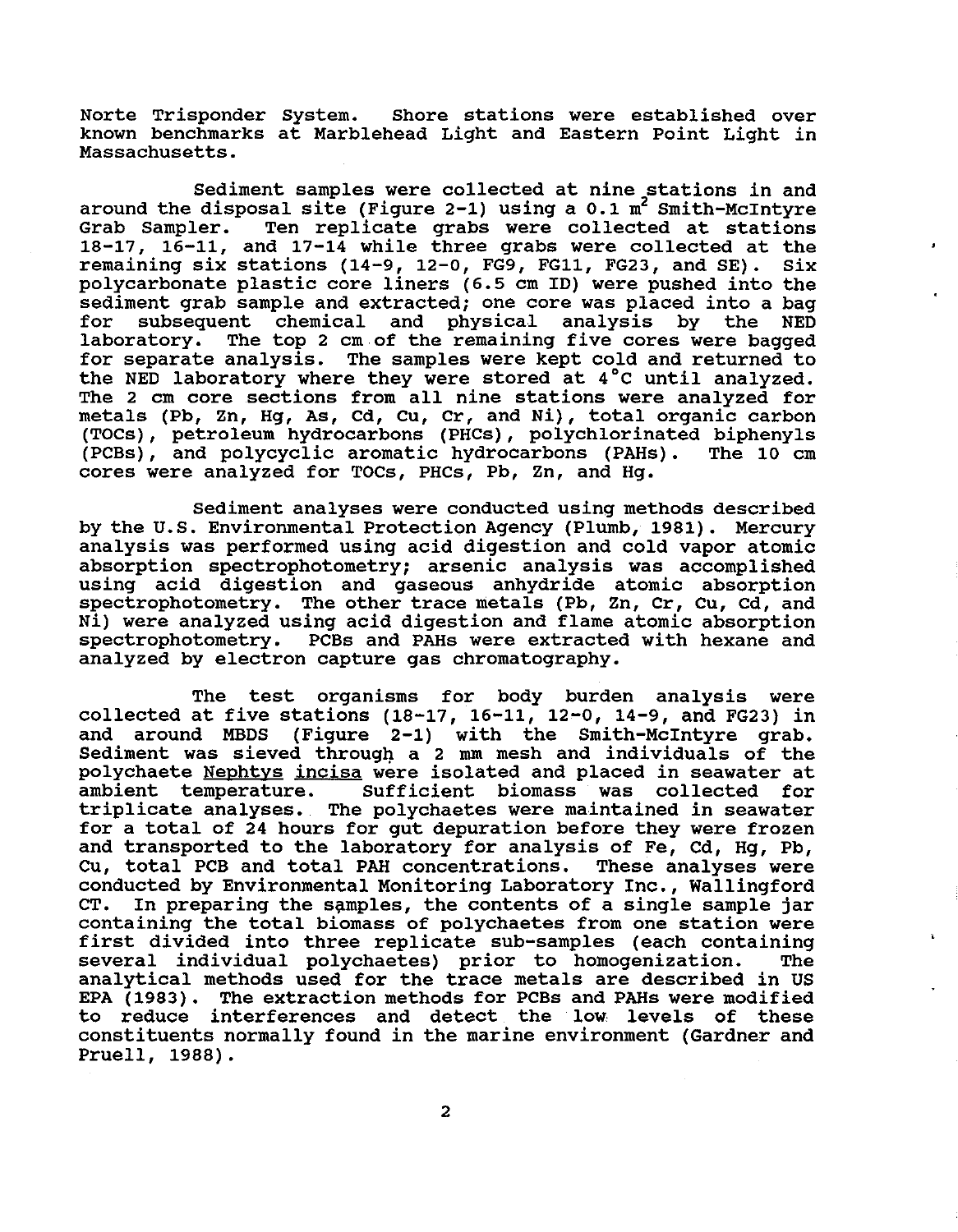#### **3.0 RESULTS**

Of the contaminants included in the New England River Basins Commission (NERBC) sediment classification, the sediment collected at MBDS contained "Low" concentrations of Hg, Cr, Cd, Zn, Ni, cu, and PCBs (Table 3-1). The As concentrations at all stations were "Moderate." The Pb concentrations at station 14-9 were also "Moderate" while sediment collected at the other stations contained "Low" concentrations of Pb. Cadmium concentrations were below detection limits at all stations. that were above detection limits were at station 14-9 (Table 3-2).

statistical tests using a Kruskal-Wallis ANOVA were performed on the chemical concentrations at stations 18-17, 16-11, and  $17-14$  to compare the values for the top 2 cm core sections versus the 10 cm cores (Table  $3-3$ ). The only significant versus the 10 cm cores (Table  $3-3$ ). difference  $(p = 0.045)$  occurred at station 16-11, where zinc levels were significantly higher in the 2 cm fractions.

Analysis of variance tests on arcsine transformed data were carried out with data from the top 2 cm core sections at all nine stations to determine if significant differences (p<O. 05) existed among stations and, if so, which stations contributed to these differences. As confirmation of the results of the standard ANOVA significance testing on arcsine transformed data, additional tests using a non-parametric Kruskal-Wallis test on untransformed data as well as an ANOVA with the Box-Cox transformation (determines the appropriate power transformation to approach normality and homogeneity of variances) yielded identical results. Each test showed significant differences among the stations for all variables except arsenic. A Scheffé Test of means (Table 3-4; A Scheffé Test of means (Table 3-4; Scheffe, 1957) was then performed to determine the similarities or differences (p<0.05) among the stations sampled. For several of the variables measured (PHCs, Ni, Cu, and Pb), the concentrations at station 14-9 (on dredged material) were significantly different from the others. For PHCs, Pb, Zn, and Cu, a consistent pattern emerged where stations 16-11, 12-0, FG11, and 14-9 had the four highest mean concentrations, although they were not always significantly different from the other stations.

Additional calculations were made to determine the number of replicates required to be 80% certain of detecting a 50% difference between station means at a 5% level of significance. This procedure (Sokal and Rohlf, 1981) uses the formula:

$$
n \ge 2(\sigma/\delta)^2 \{t_{\alpha[V]} + t_{2(1-P)[V]}\}^2
$$

where  $n = number of replications,$ 

- $\sigma$  = the true standard deviation (use coefficient of variation),
- $\delta$  = the smallest true difference to be detected (50%),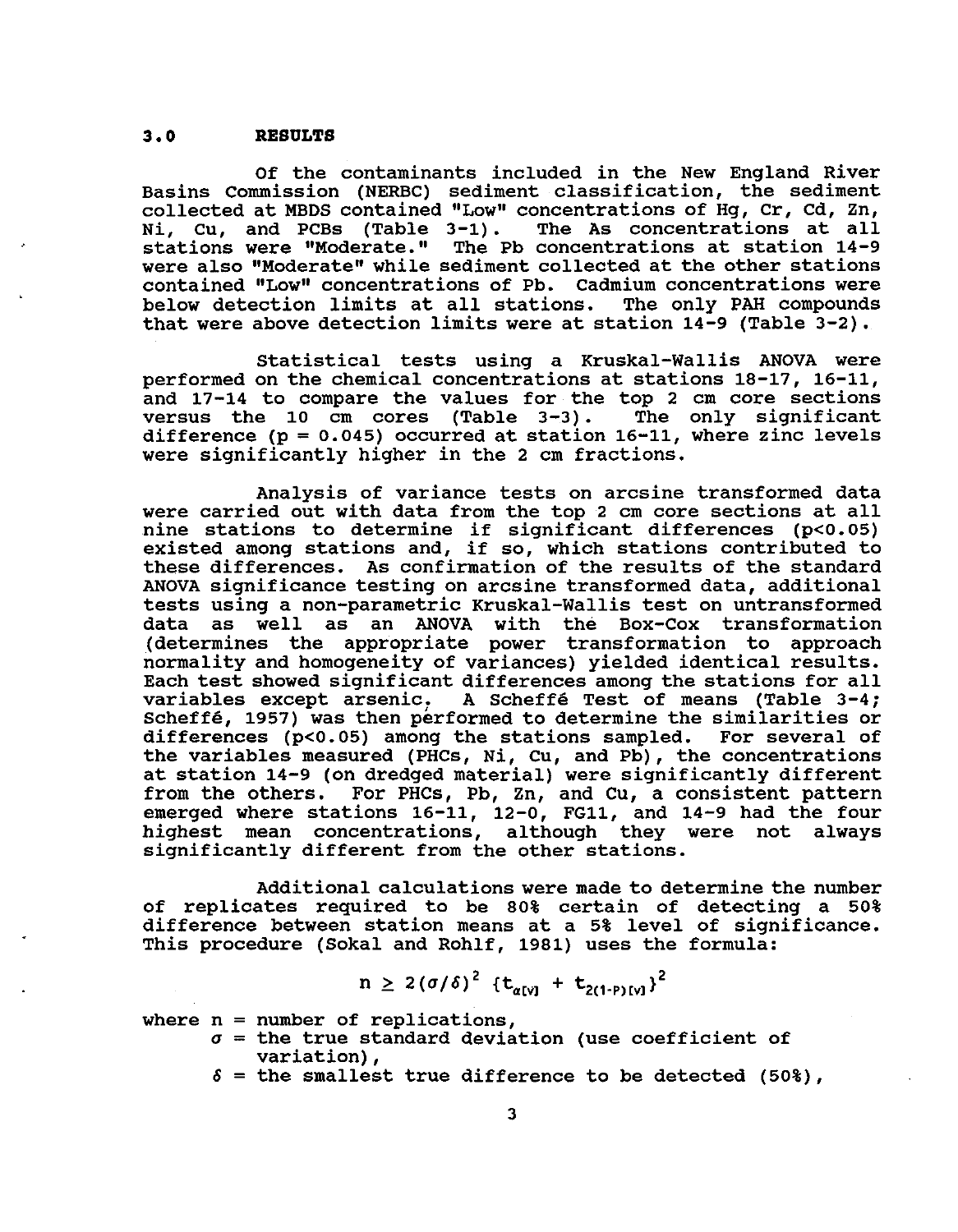- v = degrees of freedom of the sample standard deviation,
- $\alpha$  = significance level (0.05),

-----------------------------------------

- $P =$  desired probability that a difference will be found to be significant (0.80), and
- $t_{\alpha[V]}$  and  $t_{\alpha[V]}$  = values from a two-tailed t-table.

The calculations were carried out on the stations having ten replicate grabs using the coefficient of variation determined for each station's concentration mean (Table 3-1). For Pb and Zn concentrations in the sediment, three replicates would have been sufficient to satisfy the above criteria. For PHCs and TOCs, seven of the twelve data sets tested would have required three or fewer<br>replicates. The greater variability in the remaining data sets The greater variability in the remaining data sets increased the number of replicates required.

Testing of the physical properties of the sediment at the nine sampling stations (Table 3-5) determined that dark brown/black organic silt occurred at all stations except 14-9 (on dredged material) where a larger component of fine sand was found. Lesser amounts of sand were also found at stations 12-0 and FG-11.

The samples of tissue from polychaete worms (Nephtys incisa) at five stations (18-17, 12-0, 16-11, 14-9, and FG23) were analyzed for concentrations of Cd, Pb, Cu, Fe, Hg, total PCBs, and total PAHs (Tables 3-6 and 3-7). ANOVAs were performed on the arcsine transformed data to test for significant differences in contaminant concentrations among the five stations; the only significant differences found were for CU and PAHs. No significant significant differences found were for Cd and PARS. No significant<br>differences were detected for Cd, Pb, Fe, and PCBs, and all Hg concentrations were below the\detection limit. To determine which stations caused the significant differences for Cu and PAHs, the Scheffé Test of means was used (Table 3-8). The Cu concentrations at FG23 and 16-11 were found to be significantly greater than those at station 14-9 (on dredged material). PAH concentrations at stations 14-9 and 12-0 were significantly greater than at FG23 and 18-17. (Note: The Cu concentration in one replicate at station 16-11 was extremely high and was not used in any statistical calculations. During sample preparation, it was noted that gut caiculations. During sample preparation, it was noted that gut<br>contents were still present in a particularly large polychaete from this station and the sample became discolored during homogenization.)

#### **4.0 DISCUSSION**

Interpretation of the sediment chemistry and body burden results requires an understanding of each station's location in relation to the distribution of dredged material at MBDS (Figure 2-1). Station 14-9 is located on recently deposited dredged<br>material near the location of the "FDA" disposal buov. Station material near the location of the "FDA" disposal buoy. 12-0 and FG11 are most likely located on old dredged material deposited before the site boundaries were moved east in 1977. REMOTS® sediment profile surveys in 1985 and 1986 revealed the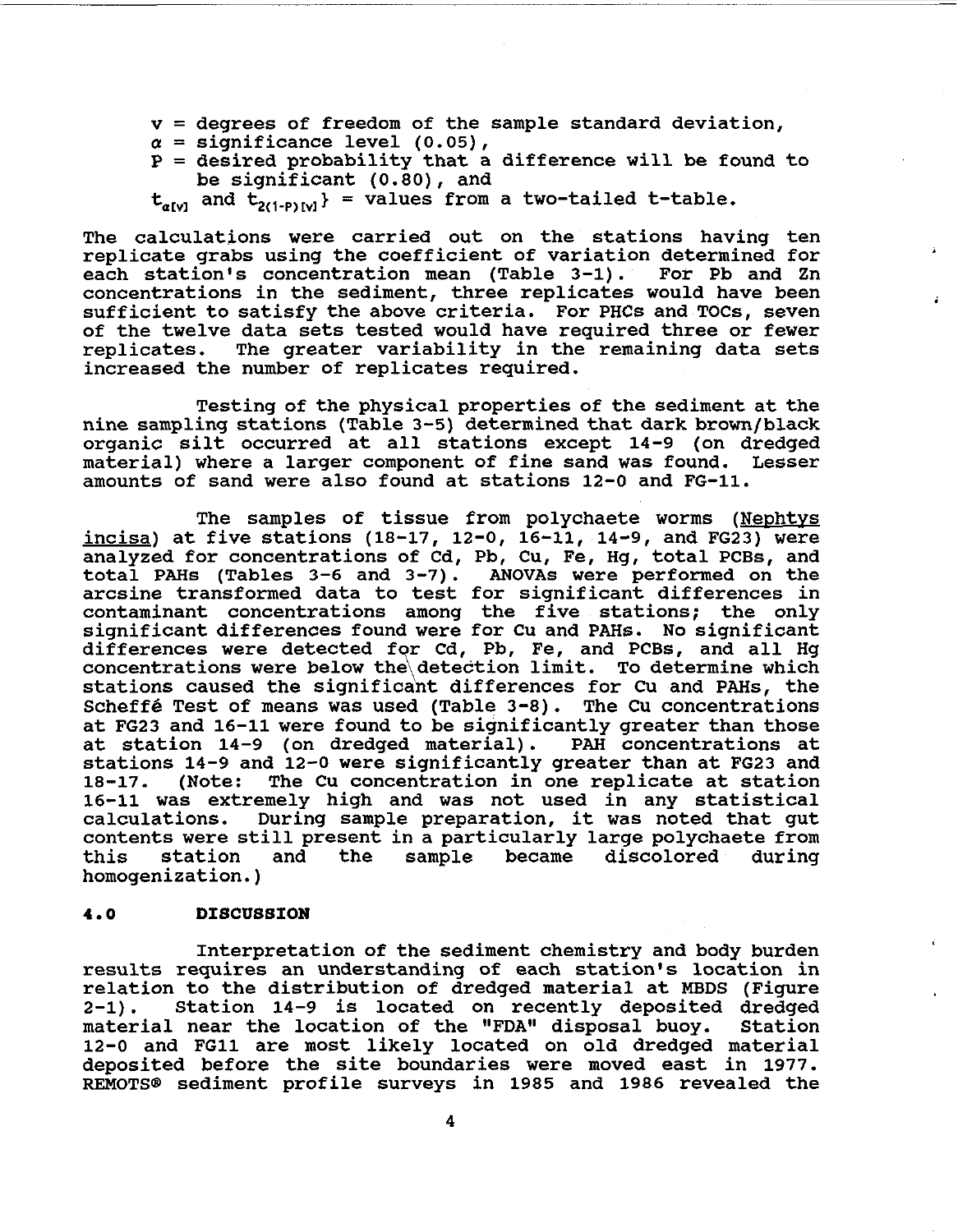presence of dredged material at these locations. station 16-11 does not appear to be located on dredged material; however, its proximity to the area of recent disposal operations suggests that small patches of dredged material could occur there. Stations FG9 and 17-14 are located on the site boundary to the south and southeast, respectively, and should be beyond the influence of disposal operations; however, recent experience in documenting the actual positions of scow loads has demonstrated that scows do not always deposit the material precisely at the buoy, depending on weather conditions. In addition, these areas may have been In addition, these areas may have been affected by disposal operations conducted many years earlier, before adequate controls were established for disposing dredged material. Finally, stations 18-17, FG23, and SE are all located well outside the disposal site boundaries to the south or southeast and should not be affected by the disposal of dredged material.

The results of the Scheffe Test suggest a relationship between chemical concentrations in the sediment and a station's proximity to dredged material. Examination of Table 3-4 reveals that stations 14-9, FGll, and 12-0 often occur as a common group in the statistical test results; these stations exhibited the highest concentrations for lead, zinc, copper, mercury, and highest concentrations for lead, zinc, copper, mercury, petroleum hydrocarbon. These same stations also contained These same stations also contained the highest percentage of fine sand (also indicative of dredged material). For these same variables, the minimum values were found at stations FG23, 18-17, and SE. These two groups of stations represented the two extremes, i.e., stations with the greatest and least likelihood, based on both their chemical concentrations and proximity to the "FDA" disposal buoy, of having been affected by the disposal of dredged material.

For determining Pb and Zn concentrations in the sediment, three replicate samples were found to be more than sufficient to be 80% certain of detecting a 50% difference between means at a 5% level of significance; given the low variance in these data, one sample would have satisfied the criteria. Of the six data sets sample would have satisfied the criteria. used to calculate the number of replicates required for TOCs (Table 3-1), four required 3 or fewer replicates to meet the specified criteria. For PHCS, half of the data sets showed that only one sample was needed to have satisfied these same requirements, while one of the three remaining data sets showed as many as 28 replicate samples would have been needed to achieve the specified level of Re-analysis of this particular data set after eliminating the one anomolously high PHC concentration resulted in a value of 5 being the required number of replicates, similar to<br>the 2 cm sample. Assuming similar analytical extraction similar analytical extraction efficiencies in the laboratory, these results suggest that organic compounds may have been less evenly distributed in the sediment All chemical concentrations at station 16-11 tended to be more variable, most likely due to the station being at the edge of the dredged material deposit where layering of material can be very patchy both vertically and horizontally.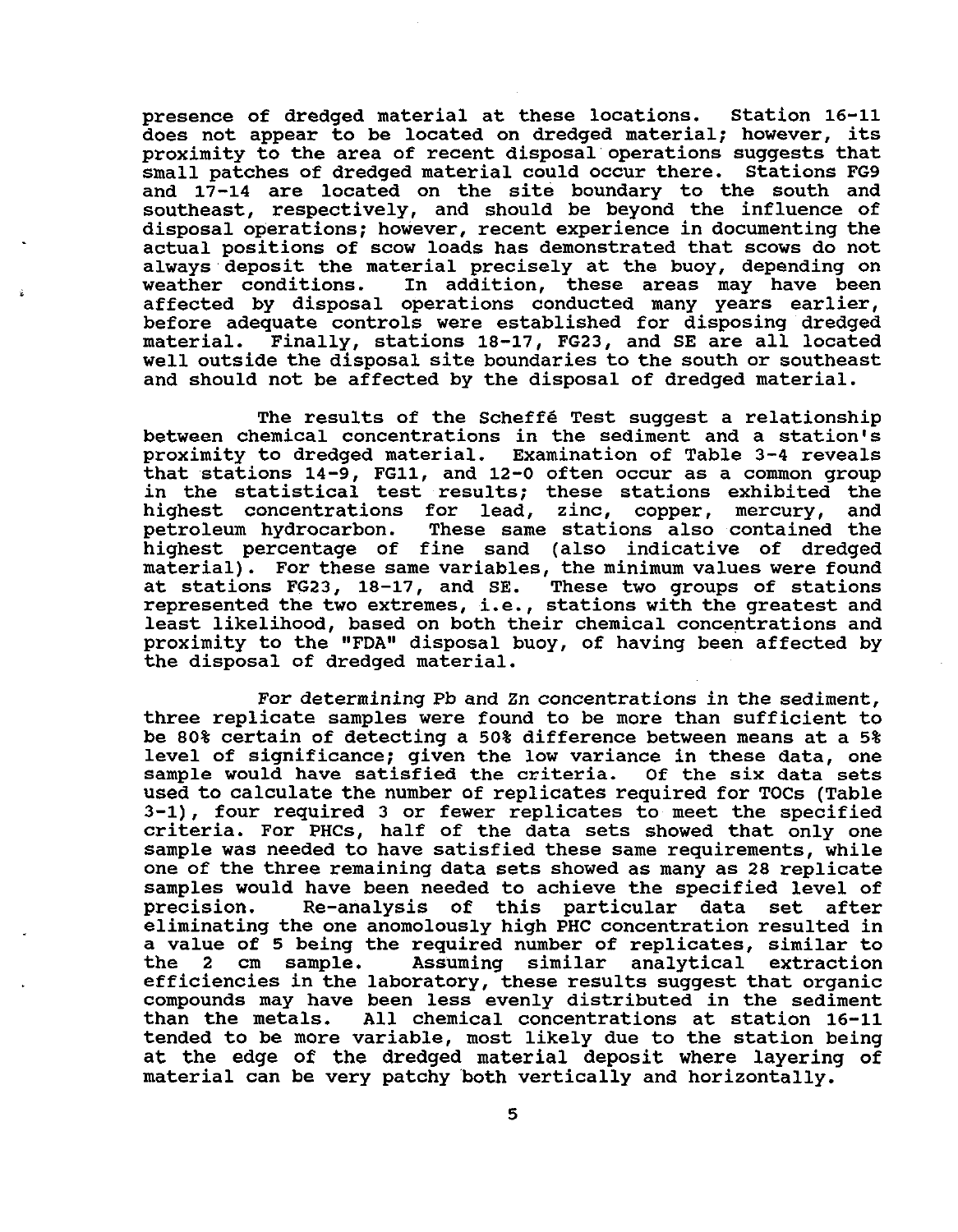The results of the sediment chemistry analyses (Table 3-4) were compared with body burden results (Table 3-8) to evaluate any relationship between the two. In both the sediment and tissue samples, Cd and Hg concentrations were below detection limits. Only Cu and PAH concentrations in the tissue had significant differences among the stations sampled. Cu concentrations in the tissue at station 14-9 were significantly less than at FG23 and<br>16-11; the opposite was true in the sediment. Even though PAH  $16-11$ ; the opposite was true in the sediment. concentrations in the tissue of organisms collected at stations 14-9 and 12-0 were significantly greater than those from stations FG23 and 18-17, only sediment from station 14-9 had any detectable PAH concentrations. There is not sufficient evidence from this particular study to suggest a strong correlation between the sediment and tissue contaminant concentrations.

The ecological significance of PAH concentrations for invertebrate tissue has not been definitely established at this time (K.J. Scott, personal communication). While field data can demonstrate that organisms have been exposed to elevated levels of PAH, our current state of knowledge precludes knowing whether or not elevated tissue levels of certain PAH components are harmful to the organism.

#### **5.0 CONCLUSIONS**

The results of the sediment chemistry analyses showed no<br>statistically significant difference between the chemical significant difference between concentrations in the top 2 cm sediment layer and the 10 cm layer of samples collected at the Mass Bay Disposal site. The likelihood that a station had been affected by dredged material disposal as determined by each station's level of contaminant concentrations in the 2 cm sediment layer compared well with results from past REMOTS® surveys outlining the distribution of dredged material at<br>MBDS. Stations 14-9. FG11. and 12-0 had significantly elevated Stations  $14-9$ , FG11, and  $12-0$  had significantly elevated concentrations of several chemical constituents associated with dredged material, while stations 18-17, FG23, concentrations assumed to be representative of natural sediment in the vicinity of MBDS. The results were less conclusive for stations FG9, 17-14, and 16-11 where concentrations did not consistently associate with either extreme.

within-station variability in the concentrations of the replicate 2 cm versus 10 cm sediment samples does not suggest that one type of sample should be collected in lieu of the other. lead and zinc, the 2 cm layer was slightly more variable (comparing coefficients of variation) while, for TOCs and PHCs, the opposite was true. When considering the collection procedure onboard the research vessel, slightly more control can be exercised obtaining the 2 cm sample, suggesting it to be the sample of choice.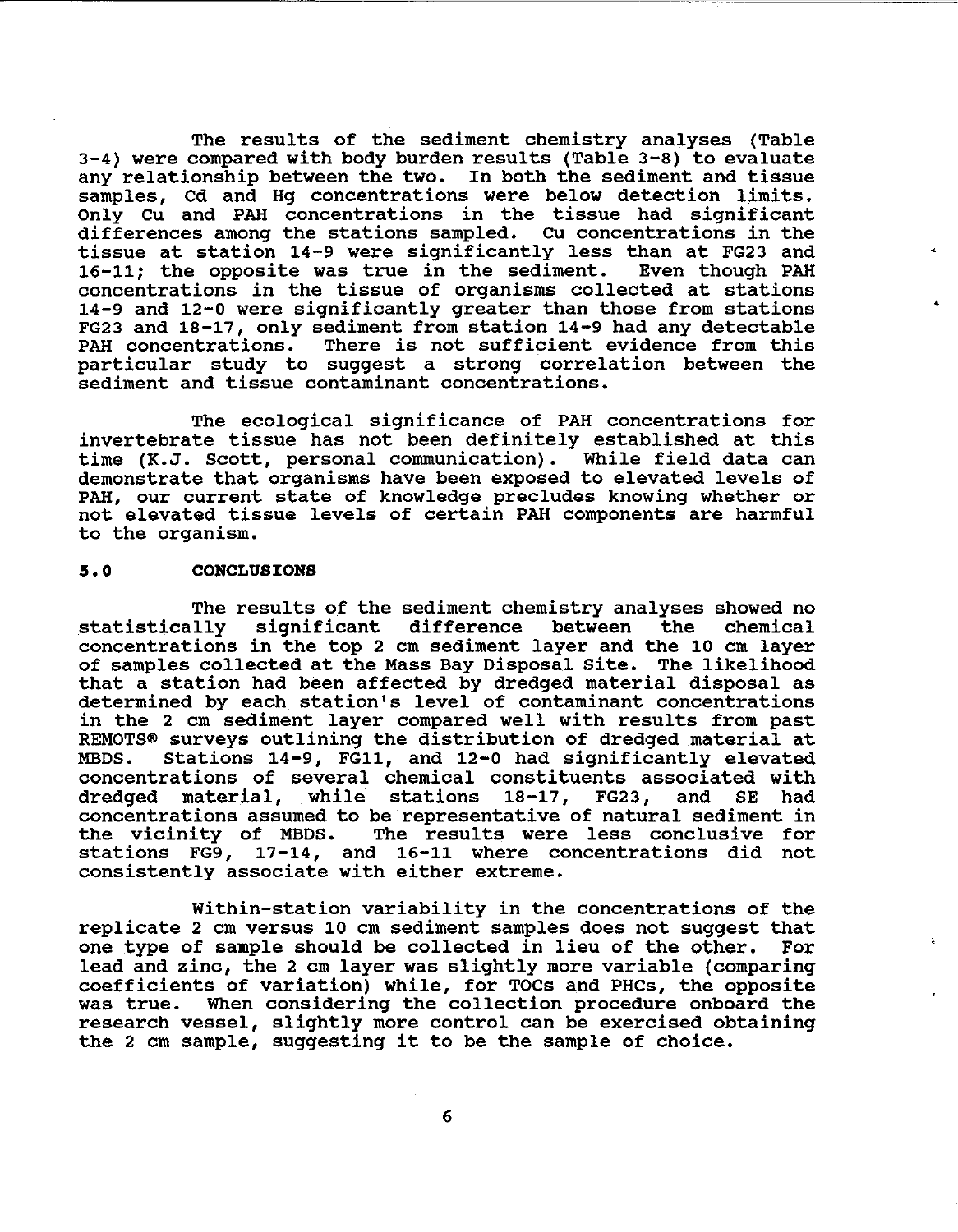Calculations of the number of replicate sediment samples required to meet specified precision criteria determined that three replicates would have been more than sufficient to have measured accurately Pb and Zn concentrations; conversely, in approximately half of the data sets tested, more than three replicates would have been needed for PHC and TOC analyses. As typically the case when calculating the optimal number of replicates (n) to collect when measuring various parameters at a specified level of precision, the investigator often is faced with a series of conflicting values for n, one for each parameter. In the future, if the monitoring objectives for a particular task require more precise estimates of PHC and TOC, then additional replicate sediment samples would be required.

Finally, no definite relationship was found between the chemical concentrations measured in the sediment and in tissue from Nephtys. As more baseline body burden data are collected at MBDS and other dredged material disposal sites, a better evaluation of this relationship may be possible.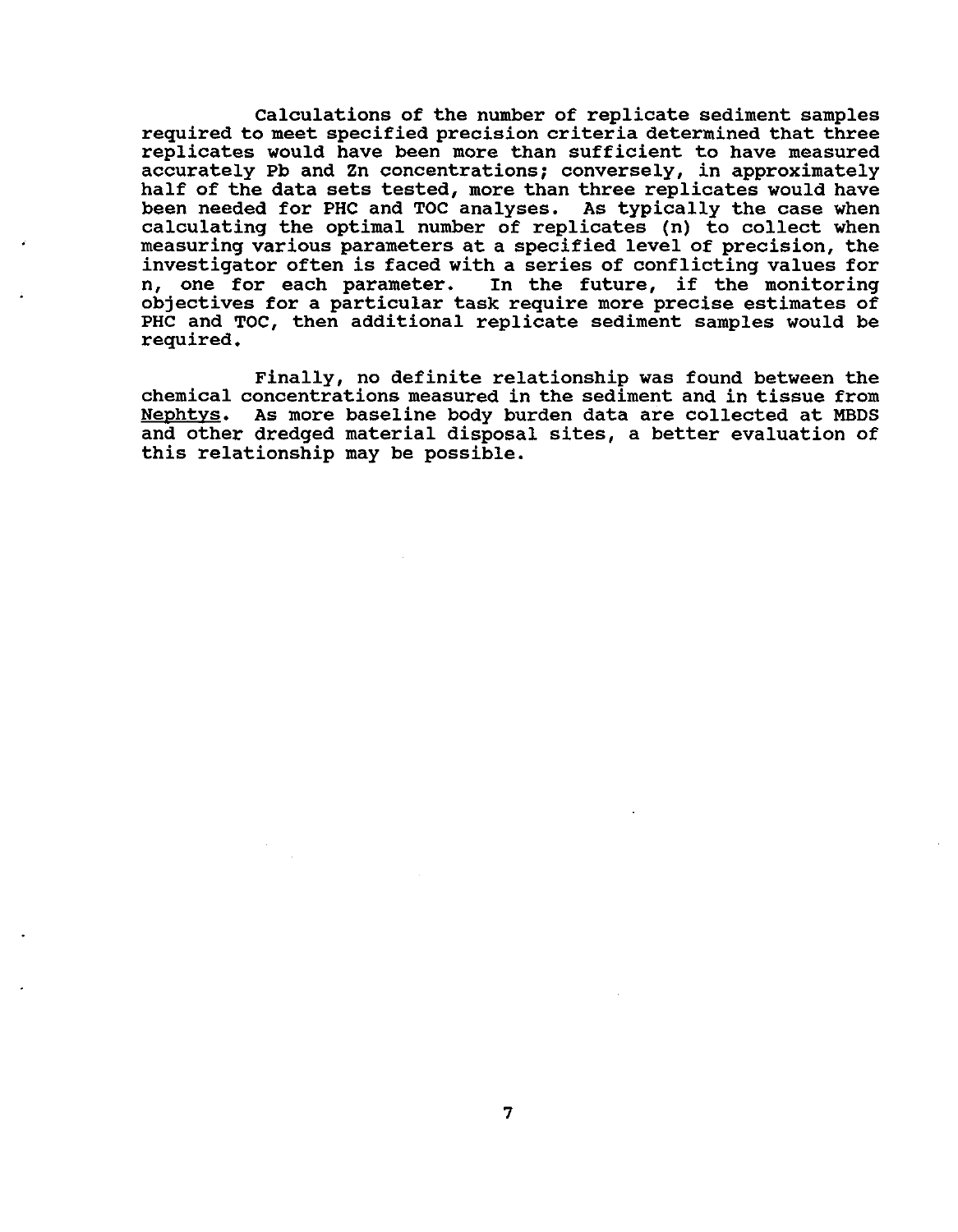#### **6.0 REFERENCES**

- Gardner, G.R. and R.J. Pruell. 1988. A Histo-pathological and Chemical Assessment of winter Flounder, Lobster, and Soft-shelled Clam Indigenous to Quincy Bay, Boston Harbor and in-situ Evaluation of Oysters Including Sediment (surface and cores) Chemistry. Report to EPA Region I, June 1988.
- Plumb, R.H. 1981. Procedures for Handling and Chemical Analysis of Sediment and Water Samples. Technical Report EPA/CE-81-1.
- SAIC. 1989. Seasonal Monitoring Cruise at the New London Disposal Site, July 1986. SAIC Report #86/7540&C60. DAMOS Contribution #60. US Army Corps of Engineers, New England Division, Waltham, MA.
- Scheffe, H. 1957. The Analysis of Variance. John Wiley and Sons, New York.
- Sokal, R.R., and F.J. Rohlf. 1981. Biometry. W.H. Freeman and Co., San Francisco. 859p.
- US EPA. 1983. Methods for the Chemical Analysis of Water and Wastes. EPA Report #600/4-79-020.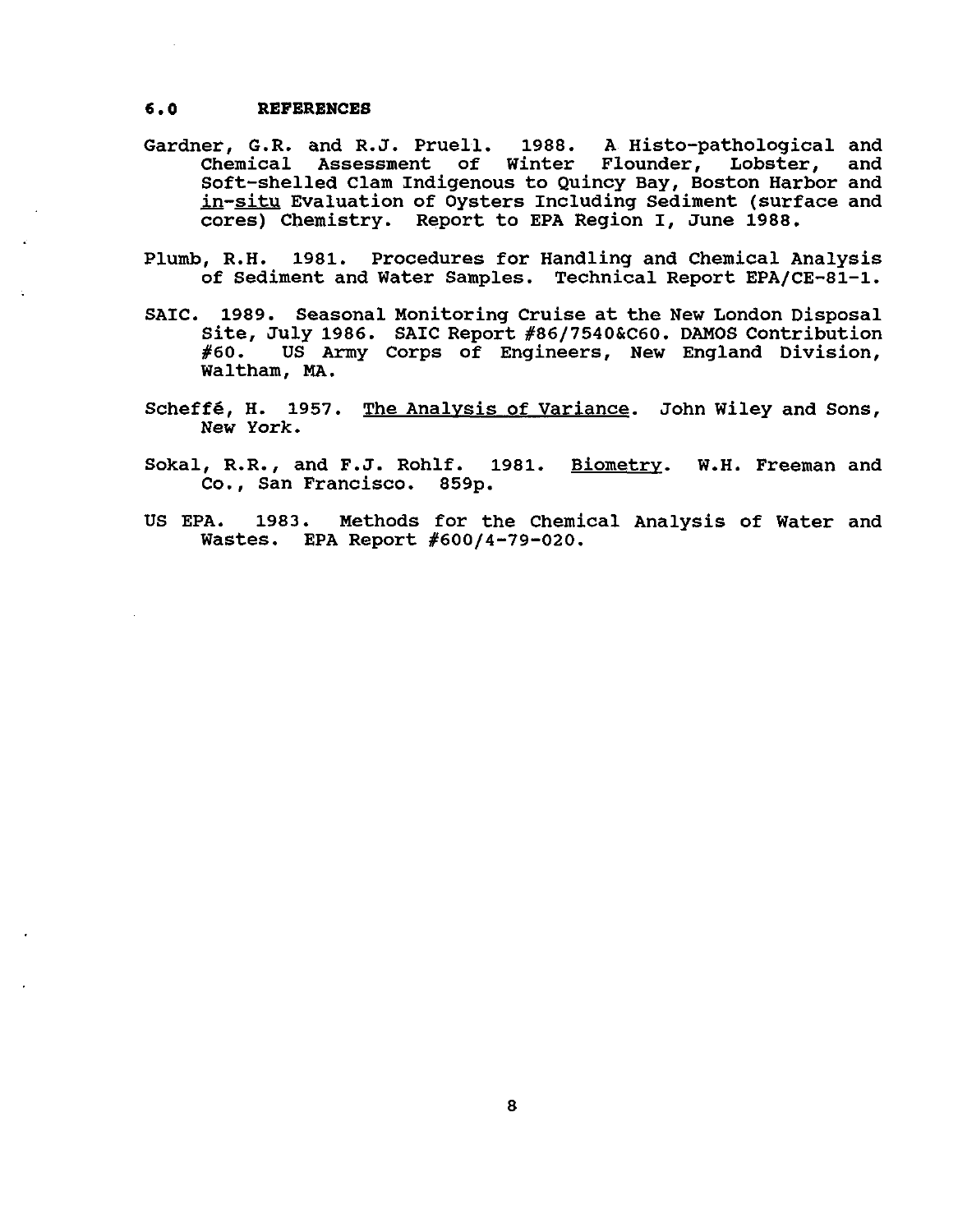Results of the Analysis of the Top 2 cm and Total (10 cm) Sediment Cores Collected at MBDS, October 1987

#### Total Organic Carbon (%)

| Replicate        |                |           |           |           |           | Stations  |             |       |       |          |          |              |
|------------------|----------------|-----------|-----------|-----------|-----------|-----------|-------------|-------|-------|----------|----------|--------------|
| <u>No</u> .      | $18 - 17$      | $18 - 17$ | $16 - 11$ | $16 - 11$ | $17 - 14$ | $17 - 14$ | <b>FG23</b> | FG9   | FG11  | $12 - 0$ | $14 - 9$ | SE           |
|                  | (2cm)          | (10cm)    | (2cm)     | (10cm)    | (2cm)     | (10cm)    | (2cm)       | (2cm) | (2cm) | (2cm)    | (2cm)    | <u>(2cm)</u> |
| $\mathbf{1}$     | 1.64           | 1.35      | $- -$     | 1.09      | 1.37      | 1.17      | 1.45        | 1.35  | 1.39  | 0.44     | 0.45     | 1.05         |
| $\overline{2}$   | 1.61           | 1.60      | 0.75      | 0.80      | 0.61      | 1,30      | 1.34        | 1.23  | 1.42  | 1.16     | 0.65     | 1.13         |
| 3                | 1.27           | 1.77      | 1.26      | 3.03      | 1.28      | 1.07      | 1.21        | 1.36  | 0.51  | 1.01     | 0.61     | 1.21         |
| 4                | 1.76           | 1.37      | 1.45      | 1.10      | 1.16      | 0.97      |             |       |       |          |          |              |
| 5                | 1.49           | 0.40      | 1.35      | 1.31      | 1.29      | 1.16      |             |       |       |          |          |              |
| 6                | 1.38           | 1.42      | 1.29      | 1.36      | 1.00      | 0.98      |             |       |       |          |          |              |
| 7                | 2.21           | 1.66      | 1.73      | 1.72      | 1.08      | 1.11      |             |       |       |          |          |              |
| 8                | 1.90           | 1.75      | 1.54      | 1.81      | 1.11      | 1.12      |             |       |       |          |          |              |
| 9                | 1.56           | 1.73      | 1.81      | 1.22      | 1.18      | 1.17      |             |       |       |          |          |              |
| 10               | 1.29           | 1.47      | 1.56      | 0.63      | 0.94      | 0.50      |             |       |       |          |          |              |
| Mean             | 1.61           | 1.45      | 1.42      | 1.41      | 1.10      | 1.06      | 1.33        | 1.31  | 1.11  | 0.87     | 0.57     | 1.13         |
| Std.             | 0.29.          | 0.40      | 0.31      | 0.68      | 0.22      | 0.22      | 0.12        | 0.07  | 0.52  | 0.38     | 0.11     | 0.08         |
| CV(3)            | 18.0           | 27.7      | 22.1      | 48.0      | 19.8      | 20.6      | 9.0         | 5.5   | 46.7  | 43.7     | 18.6     | 7.1          |
| # $\text{Re}q$ . | $\overline{2}$ | 5         | 3         | 15        | 3         | 3         |             |       |       |          |          |              |

#### Petroleum Hydrocarbon (ppm)

| Replicate        |           |           |           |           |           | Stations  |       |       |       |       |              |       |
|------------------|-----------|-----------|-----------|-----------|-----------|-----------|-------|-------|-------|-------|--------------|-------|
| <u>No</u> .      | $18 - 17$ | $18 - 17$ | $16 - 11$ | $16 - 11$ | $17 - 14$ | $17 - 14$ | FG23  | FG9   | FG11  | 12-0  | $14 - 9$     | SE    |
|                  | (2cm)     | (10cm)    | 2cm)      | (10cm)    | (2cm)     | (10cm)    | (2cm) | (2cm) | (2cm) | (2cm) | <u>(2cm)</u> | (2cm) |
| $\mathbf 1$      | 300       | 310       | 430       | 380       | 330       | 230       | 210   | 360   | 530   | 460   | 720          | 260   |
| $\boldsymbol{2}$ | 300       | 350       | 700       | 610       | 290       | 340       | 270   | 370   | 590   | 450   | 2100         | 410   |
| 3                | 210       | 310       | 350       | 250       | 240       | 510       | 260   | 230   | 650   | 490   | 970          | 250   |
| 4                | 270       | 290       | 560       | 390       | 320       | 450       |       |       |       |       |              |       |
| 5                | 350       | 230       | 650       | 440       | 300       | 320       |       |       |       |       |              |       |
| 6                | 260       | 260       | 380       | 310       | 300       | 280       |       |       |       |       |              |       |
| 7                | 270       | 270       | 290       | 260       | 240       | 300       |       |       |       |       |              |       |
| 8                | 310       | 240       | 440       | 1300      | 310       | 270       |       |       |       |       |              |       |
| 9                | 310       | 280       | 430       | 330       | 310       | 280       |       |       |       |       |              |       |
| 10               | 330       | 310       | 390       | 400       | 340       | 390       |       |       |       |       |              |       |
| Mean             | 291       | 285       | 462       | 467       | 298       | 337       | 247   | 320   | 590   | 467   | 1263         | 307   |
| Std.             | 39.8      | 36.6      | 132.6     | 310.3     | 33.9      | 87.9      | 32.1  | 78.1  | 60.0  | 20.8  | 735.3        | 89.6  |
| $CV(*)$          | 13.7      | 12.8      | 28.7      | 66.4      | 11.4      | 26.1      | 13.0  | 24.4  | 10.2  | 4.5   | 58.2         | 29.2  |
| # Req.           |           |           | 5         | 28        | 1         | 4         |       |       |       |       |              |       |

<sup>1</sup>Number of replicates required to be 80% certain of detecting a 50% difference at a 5% level of significance. Only stations with 10 replicates were considered. Note: Cadmium values were all below the detection limit of 2-3 ppm.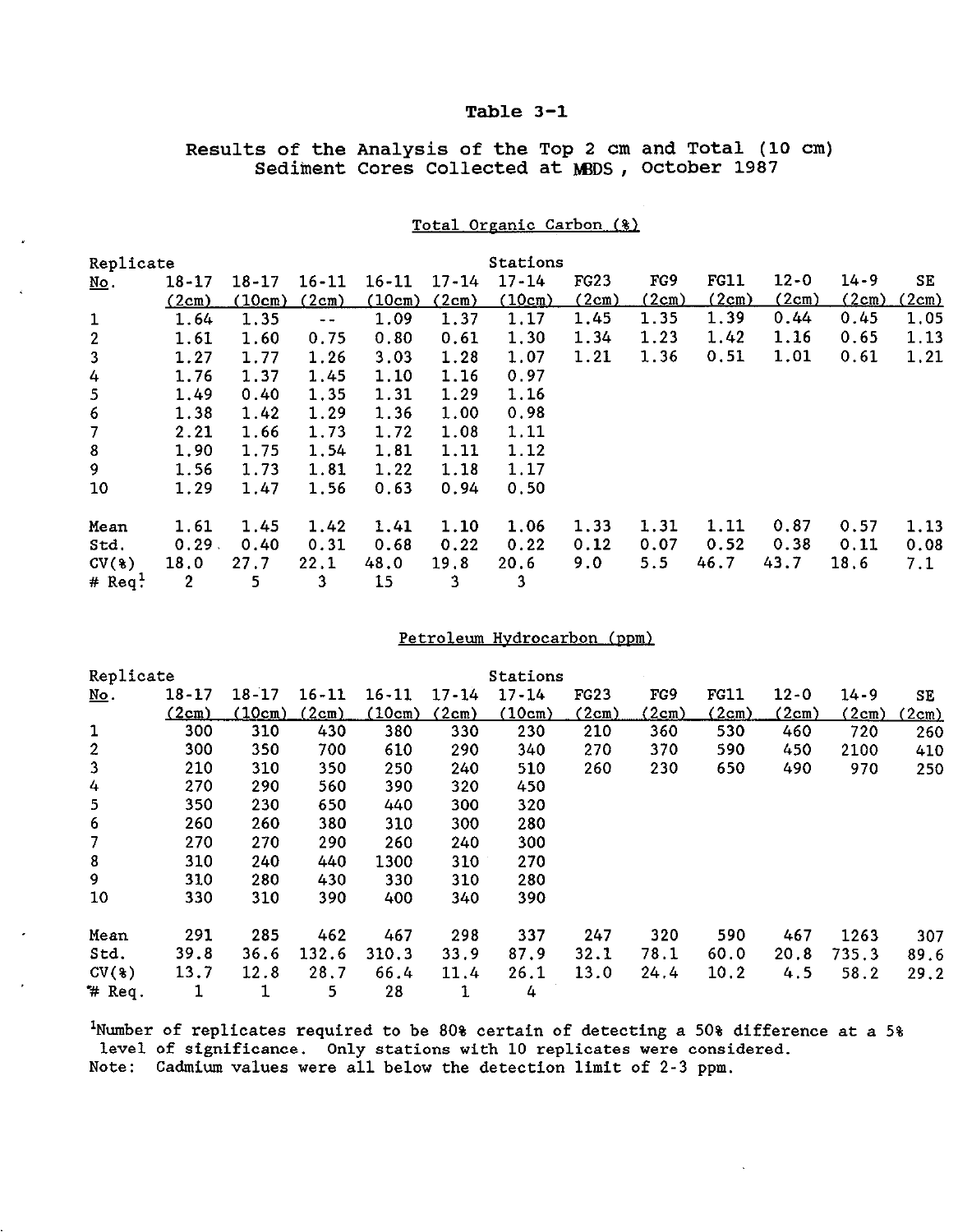# Table 3-1 (Continued)

--------------

 $\ddot{\phantom{0}}$ 

 $\ddot{\phantom{0}}$ 

 $\overline{a}$ 

# Lead (ppm)

| Replicate        |           |           |           |           |           | Stations  |       |              |             |          |          |       |
|------------------|-----------|-----------|-----------|-----------|-----------|-----------|-------|--------------|-------------|----------|----------|-------|
| <u>No</u> .      | $18 - 17$ | $18 - 17$ | $16 - 11$ | $16 - 11$ | $17 - 14$ | $17 - 14$ | FG23  | FG9          | <b>FG11</b> | $12 - 0$ | $14 - 9$ | SE    |
|                  | (2cm)     | (10cm)    | (2cm)     | (10cm)    | (2cm)     | (10cm)    | (2cm) | <u>(2cm)</u> | (2cm)       | (2cm)    | (2cm)    | (2cm) |
| $\mathbf{1}$     | 50        | 49        | 59        | 53        | 47        | 50        | 45    | 43           | 59          | 66       | 112      | 48    |
| $\boldsymbol{2}$ | 50        | 50        | 81        | 69        | 50        | 49        | 37    | 54           | 66          | 59       | 103      | 43    |
| 3                | 44        | 46        | 59        | 58        | 46        | 47        | 38    | 43           | 89          | 74       | 119      | 48    |
| 4                | 46        | 47        | 73        | 58        | 48        | 47        |       |              |             |          |          |       |
| 5                | 48        | 46        | 71        | 69        | 55        | 52        |       |              |             |          |          |       |
| 6                | 46        | 48        | 56        | 51        | 50        | 47        |       |              |             |          |          |       |
| 7                | 44        | 44        | 53        | 46        | 49        | 50        |       |              |             |          |          |       |
| 8                | 44        | 43        | 56        | 56        | 54        | 52        |       |              |             |          |          |       |
| 9                | 45        | 46        | 59        | 56        | 54        | 51        |       |              |             |          |          |       |
| 10               | 45        | 46        | 57        | 54        | 65        | 51        |       |              |             |          |          |       |
| Mean             | 46.2      | 46.5      | 62.4      | 57.0      | 51.8      | 49.6      | 40.0  | 46.7         | 71.3        | 66.3     | 111.3    | 46.3  |
| Std.             | 2.3       | 2.1       | 9.2       | 7.3       | 5.6       | 2.0       | 4.4   | 6.4          | 15.7        | 7.5      | 8.0      | 2.9   |
| CV(3)            | 5.1       | 4.6       | 14.8      | 12.7      | 10.8      | 4.1       | 10.9  | 13.6         | 22.0        | 11.3     | 7.2      | 6.2   |
| $#$ Req.         | 1         | 1         | 1         | 1         | 1         | 1         |       |              |             |          |          |       |

# Zinc (ppm)

| Replicate        |           |           |           |           |           | Stations  |             |       |             |          |          |       |
|------------------|-----------|-----------|-----------|-----------|-----------|-----------|-------------|-------|-------------|----------|----------|-------|
| No.              | $18 - 17$ | $18 - 17$ | $16 - 11$ | $16 - 11$ | $17 - 14$ | $17 - 14$ | <b>FG23</b> | FG9   | <b>FG11</b> | $12 - 0$ | $14 - 9$ | SE    |
|                  | (2cm)     | (10cm)    | (2cm)     | (10cm)    | (2cm)     | (10cm)    | (2cm)       | (2cm) | (2cm)       | (2cm)    | (2cm)    | (2cm) |
| $\mathbf 1$      | 94        | 94        | 103       | 96        | 93        | 94        | 99          | 93    | 108         | 112      | 125      | 87    |
| $\boldsymbol{2}$ | 97        | 96        | 125       | 113       | 93        | 91        | 95          | 95    | 113         | 112      | 114      | 81    |
| 3                | 92        | 92        | 97        | 94        | 92        | 91        | 91          | 95    | 126         | 120      | 141      | 86    |
| 4                | 96        | 98        | 116       | 101       | 90        | 85        |             |       |             |          |          |       |
| 5                | 93        | 95        | 107       | 111       | 97        | 94        |             |       |             |          |          |       |
| 6                | 93        | 93        | 102       | 95        | 90        | 89        |             |       |             |          |          |       |
| 7                | 91        | 97        | 100       | 93        | 92        | 92        |             |       |             |          |          |       |
| 8                | 94        | 93        | 102       | 98        | 96        | 98        |             |       |             |          |          |       |
| 9                | 106       | 96        | 95        | 93        | 92        | 92        |             |       |             |          |          |       |
| 10               | 93        | 91        | 99        | 93        | 97        | 85        |             |       |             |          |          |       |
| Mean             | 94.9      | 94.5      | 104.6     | 98.7      | 93.2      | 91.1      | 95.0        | 94.3  | 115.7       | 114.7    | 126.7    | 84.7  |
| Std.             | 4.3       | 2.3       | 9.3       | 7.5       | 2.6       | 4.0       | 4.0         | 1.2   | 9.3         | 4.6      | 13.6     | 3.2   |
| CV(%)            | 4.5       | 2.4       | 8.9       | 7.6       | 2.8       | 4.4       | 4.2         | 1.2   | 8.0         | 4.0      | 10.7     | 3.8   |
| $#$ Req.         | 1         | 1         | 1         | 1         | 1         | 1         |             |       |             |          |          |       |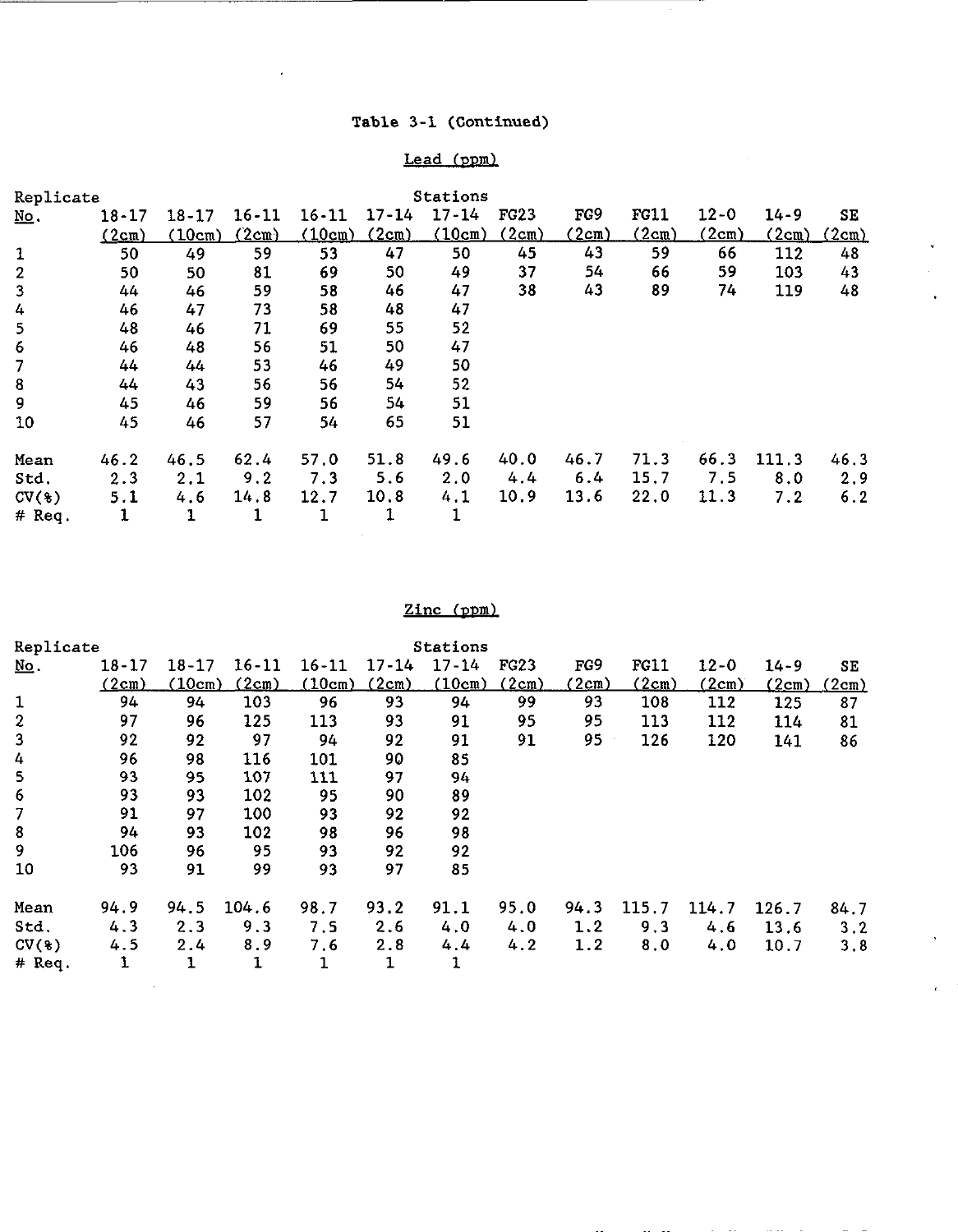# Table 3-1 (Continued)

 $\sim 10^{-1}$ 

 $\bar{z}$ 

 $\ddot{\phantom{a}}$ 

 $\sim 10^7$ 

 $\hat{\mathbf{r}}$ 

 $\ddot{\phantom{a}}$ 

# **Copper (ppm)**

| Replicate    |       |           | Stations     |              |              |             |              |          |       |
|--------------|-------|-----------|--------------|--------------|--------------|-------------|--------------|----------|-------|
| <u>No</u> .  | 18-17 | $16 - 11$ | $17 - 14$    | <b>FG23</b>  | FG9          | <b>FG11</b> | $12 - 0$     | $14 - 9$ | SE    |
|              | (2cm) | (2cm)     | <u>(2cm)</u> | <u>(2cm)</u> | <u>(2cm)</u> | (2cm)       | <u>(2cm)</u> | (2cm)    | (2cm) |
|              | 22    | 27        | 22           | 19           | 24           | 39          | 34           | 78       | 20    |
| $\mathbf{2}$ | 21    | 28        | 21           | 19           | 25           | 46          | 35           | 70       | 18    |
| 3            | 22    | 32        | 28           | 18           | 21           | 62          | 37           | 71       | 19    |
| Mean         | 21.7  | 29.0      | 23.7         | 18.7         | 23.3         | 49.0        | 35.3         | 73.0     | 19.0  |
| Std.         | 0.6   | 2.6       | 3.8          | 0.6          | 2.1          | 11.8        | 1.5          | 4.4      | 1.0   |
| CV(3)        | 2.7   | 9.1       | 16.0         | 3.1          | 8.9          | 24.1        | 4.3          | 6.0      | 5.3   |

# Nickel (ppm)

| Replicate                 |              |       | Stations  |             |              |              |          |              |       |
|---------------------------|--------------|-------|-----------|-------------|--------------|--------------|----------|--------------|-------|
| $\underline{\text{No}}$ . | $18 - 17$    | 16-11 | $17 - 14$ | <b>FG23</b> | FG9          | <b>FG11</b>  | $12 - 0$ | $14 - 9$     | SE    |
|                           | <u>(2cm)</u> | (2cm) | (2cm)     | (2cm)       | <u>(2cm)</u> | <u>(2cm)</u> | (2cm)    | <u>(2cm)</u> | (2cm) |
| 1                         | 34           | 30    | 31        | 33          | 29           | 32           | 31       | 23           | 32    |
| $\overline{2}$            | 32           | 32    | 30        | 32          | 30           | 31           | 32       | 21           | 30    |
| 3                         | 32           | 31    | 31        | 33          | 30           | 31           | 31       | 24           | 32    |
| Mean                      | 32.7         | 31.0  | 30.7      | 32.7        | 29.7         | 31.3         | 31.3     | 22.7         | 31.3  |
| Std.                      | 1.2          | 1.0   | 0.6       | 0.6         | 0.6          | 0.6          | 0.6      | 1.5          | 1.2   |
| $CV(*)$                   | 3.5          | 3.2   | 1.9       | 1.8         | 2,0          | 1.8          | 1.8      | 6.7          | 3.7   |

# PCB's (ppm)

| Replicate                 |       |       | Stations  |      |       |       |        |                 |      |
|---------------------------|-------|-------|-----------|------|-------|-------|--------|-----------------|------|
| $\underline{\text{No}}$ . | 18-17 | 16-11 | $17 - 14$ | FG23 | FG9   | FG11  | $12-0$ | $14-9$          | SE   |
|                           | '2cm) | (2cm) | 2cm       | 2cm  | (2cm) | (2cm) | (2cm)  | $(2cm)$ $(2cm)$ |      |
|                           | 0.05  | 0.22  | 0.06      | 0.04 | 0.08  | 0.10  | 0.21   | 0.43            | 0.04 |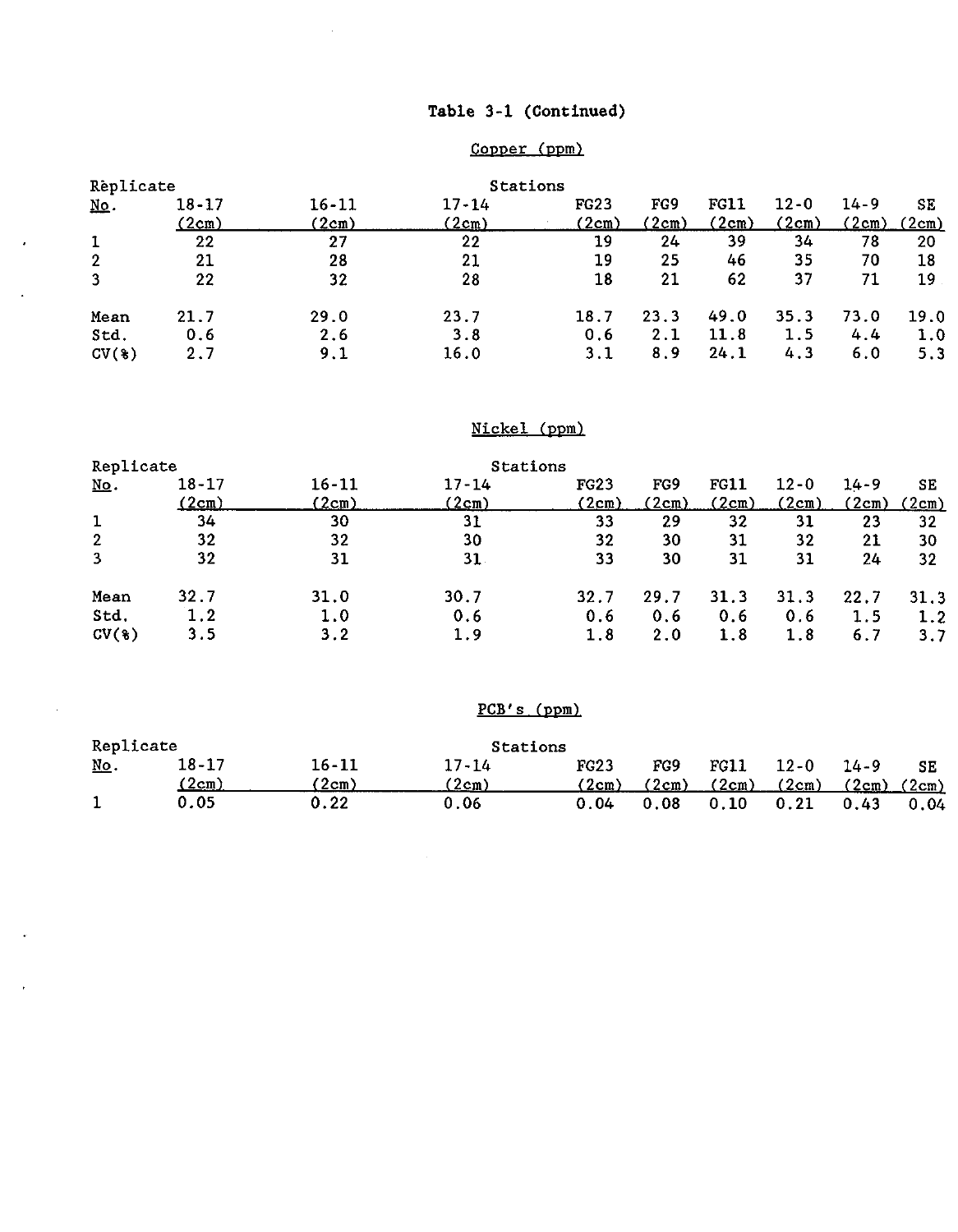### Table 3-1 (Continued)

## Mercury (ppm)

÷

 $\epsilon$ 

| Réplicate                 |           |           |           |           |           | Stations            |             |         |             |          |          |                        |
|---------------------------|-----------|-----------|-----------|-----------|-----------|---------------------|-------------|---------|-------------|----------|----------|------------------------|
| <u>No</u> .               | $18 - 17$ | $18 - 17$ | $16 - 11$ | $16 - 11$ |           | $17 - 14 - 17 - 14$ | <b>FG23</b> | FG9     | <b>FG11</b> | $12 - 0$ | $14 - 9$ | $\mathbf{S}\mathbf{E}$ |
|                           | (2cm)     | (10cm)    | (2cm)     | (10cm)    | (2cm)     | (10cm)              | (2cm)       | (2cm)   | (2cm)       | (2cm)    | (2cm)    | (2cm)                  |
| $\mathbf 1$               | $-0.05$   | $-0.05$   | $-0.05$   | $-0.05$   | $-0.05$   | $-0.05 - 0.05$      |             | $-0.05$ | 0.22        | 0.08     | 0.26     | $-0.05$                |
| $\boldsymbol{2}$          | $-0.05$   | $-0.05$   | 0.06      | 0.11      | $-0.05$   | $-0.05 - 0.05$      |             | $-0.05$ | 0.44        | $-0.05$  | 0.35     | $-0.05$                |
| 3                         | $-0.05$   | $-0.05$   | $-0.05$   | $-0.05$   | $-0.05$   | $-0.05$             | $0.22*$     | $-0.05$ | 0.15        | 0.07     | 0.32     | $-0.05$                |
| 4                         | $-0.05$   | $-0.05$   | $-0.05$   | $-0.05$   | $-0.05$   | $-0.05$             |             |         |             |          |          |                        |
| 5                         | $-0.05$   | $-0.05$   | $-0.05$   | $-0.05$   | $-0.05$   | $-0.05$             |             |         |             |          |          |                        |
| 6                         | $-0.05$   | $-0.05$   | $-0.05$   | $-0.05$   | $-0.05$   | $-0.05$             |             |         |             |          |          |                        |
| $\overline{\mathcal{I}}$  | $-0.05$   | $-0.05$   | $-0.05$   | $-0.05$   | $-0.05$   | $-0.05$             |             |         |             |          |          |                        |
| ${\bf 8}$                 | $-0.05$   | $-0.05$   | $-0.05$   | $-0.05$   | $-0.05$   | $-0.05$             |             |         |             |          |          |                        |
| 9                         | $-0.05$   | $-0.05$   | $-0.05$   | $-0.05$   | $-0.05$   | $-0.05$             |             |         |             |          |          |                        |
| 10                        | $-0.05$   | $-0.05$   | $-0.05$   | $-0.05$   | $-0.05$   | $-0.05$             |             |         |             |          |          |                        |
| Mean                      |           |           |           |           |           |                     |             |         | 0.27        |          | 0.31     |                        |
| Std.                      |           |           |           |           |           |                     |             |         | 0.15        |          | 0.05     |                        |
| CV(3)                     |           |           |           |           |           |                     |             |         | 55.6        |          | 14.8     |                        |
|                           |           |           |           |           |           | Arsenic (ppm)       |             |         |             |          |          |                        |
| Replicate                 |           |           |           |           |           | Stations            |             |         |             |          |          |                        |
| $\underline{\text{No}}$ . | $18 - 17$ |           | $16 - 11$ |           | $17 - 14$ |                     | <b>FG23</b> | FG9     | <b>FG11</b> | $12 - 0$ | $14 - 9$ | SE                     |
|                           | (2cm)     |           | (2cm)     |           | (2cm)     |                     | (2cm)       | (2cm)   | (2cm)       | (2cm)    | (2cm)    | (2cm)                  |
| $\mathbf 1$               | 16        |           | 13        |           | 19        |                     | 13          | 18      | 17          | 15       | 12       | 14                     |
| $\overline{\mathbf{c}}$   | 18        |           | 12        |           | 12        |                     | 14          | 15      | 19          | 14       | 15       | 11                     |
| $\overline{\mathbf{3}}$   | 16        |           | 15        |           | 14        |                     | 12          | 16      | 18          | 18       | 10       | 18                     |
| Mean                      | 16.7      |           | 13.3      |           | 15.0      |                     | 13.0        | 16.3    | 18.0        | 15.7     | 12.3     | 14.3                   |
| Std.                      | 1.2       |           | 1.5       |           | 3.6       |                     | 1.0         | 1.5     | 1.0         | 2.1      | 2.5      | 3.5                    |
| CV(%)                     | 6.9       |           | 11.5      |           | 24.0      |                     | 7.7         | 9.4     | 5.6         | 13.3     | 20.4     | 24.5                   |
|                           |           |           |           |           |           | Chromium (ppm)      |             |         |             |          |          |                        |
| Replicate                 |           |           |           |           |           | Stations            |             |         |             |          |          |                        |
| <u>No</u> .               | $18 - 17$ |           | $16 - 11$ |           | $17 - 14$ |                     | <b>FG23</b> | FG9     | <b>FG11</b> | $12 - 0$ | $14 - 9$ | <b>SE</b>              |
|                           | (2cm)     |           | (2cm)     |           | (2cm)     |                     | (2cm)       | (2cm)   | (2cm)       | (2cm)    | (2cm)    | (2cm)                  |
| $\mathbf 1$               | $-8$      |           | 19        |           | $-8$      |                     | $-8$        | $-8$    | 15          | $-8$     | 9        | $-7$                   |
| $\overline{2}$            | $-8$      |           | 15        |           | 10        |                     | $-8$        | $-8$    | 19          | 10       | $-7$     | $-7$                   |
| 3                         | $-8$      |           | 16        |           | 12        |                     | $-8$        | $-8$    | 31          | $-8$     | $-7$     | $-7$                   |
| Mean                      |           |           | 16.7      |           |           |                     |             |         | 21.7        |          |          |                        |

 $*$  Questionable value due to other replicates being below detection limit.

 $Std.$   $2.1$   $8.3$  $\text{CV}(*)$  12.5 38.4

Note: Negative values indicate that the concentration was below the specified detection limit.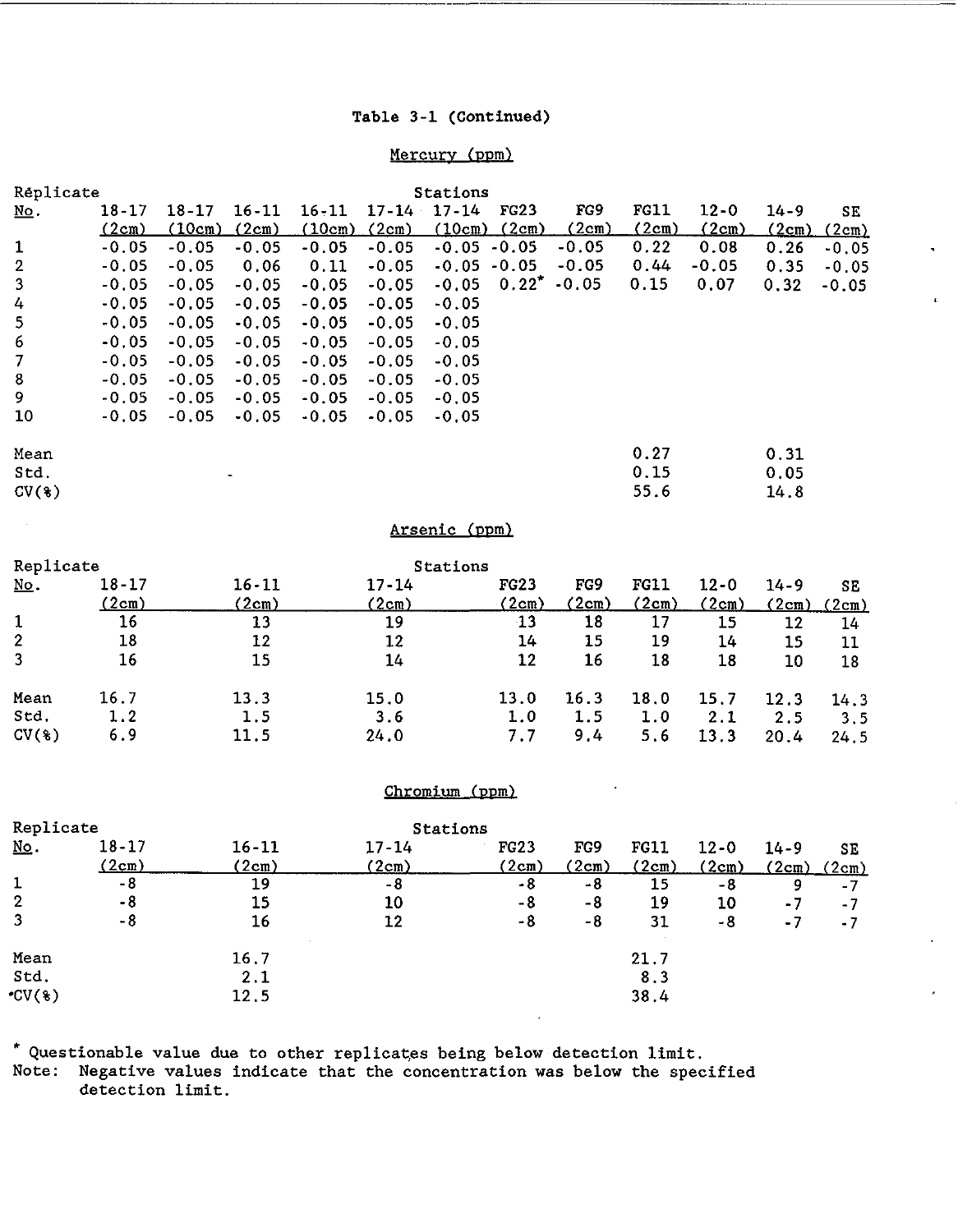$\mathcal{L}(\mathbf{x})$  , and  $\mathcal{L}(\mathbf{x})$ 

PAH's in Sediment collected at MBDS, October 1987. Concentrations are based on dry weight.

Detection Limits

 $\mathcal{A}^{\mathcal{A}}$  and  $\mathcal{A}^{\mathcal{A}}$  . The  $\mathcal{A}^{\mathcal{A}}$ 

| Parameter                   | (ug/Kg) | <b>FG23</b> | FG9 | $12 - 0$ | FG11 18-17 17-14 | SE | 14-9 16-11 |
|-----------------------------|---------|-------------|-----|----------|------------------|----|------------|
| Phenol                      | 330     |             |     |          |                  |    |            |
| Bis(2-chloroethyl)ethyl     | 330     |             |     |          |                  |    |            |
| 2-Chlorophenol              | 330     |             |     |          |                  |    |            |
| 1,3-Dichlorobenzene         | 330     |             |     |          |                  |    |            |
| 1,4-Dichlorobenzene         | 330     |             |     |          |                  |    |            |
| Benzyl alcohol              | 330     |             |     |          |                  |    |            |
| 1,2-Dichlorobenzene         | 330     |             |     |          |                  |    |            |
| 2-Methylphenol              | 330     |             |     |          |                  |    |            |
| Bis(2-chloroisopropyl)ethyl | 330     |             |     |          |                  |    |            |
| 4-Methylphenol              | 330     |             |     |          |                  |    |            |
| N-Nitroso-di-n-propylamine  | 330     |             |     |          |                  |    |            |
| Hexachloroethane            | 330     |             |     |          |                  |    |            |
| Nitrobenzene                | 330     |             |     |          |                  |    |            |
| Isophrone                   | 330     |             |     |          |                  |    |            |
| 2-Nitrophenol               | 330     |             |     |          |                  |    |            |
| 2,4-Dimethylphenol          | 330     |             |     |          |                  |    |            |
| Benzoic acid                | 1600    |             |     |          |                  |    |            |
| Bis(2-chloroethoxy) methane | 330     |             |     |          |                  |    |            |
| 2,4-Dichlorophenol          | 330     |             |     |          |                  |    |            |
| 1,2,4-Trichlorobenzene      | 330     |             |     |          |                  |    |            |
| Aniline                     | 330     |             |     |          |                  |    |            |
| Napthalene                  | 330     |             |     |          |                  |    |            |
| 4-Chlorosailine             | 330     |             |     |          |                  |    |            |
| Hexachlorobutadiene         | 330     |             |     |          |                  |    |            |
| 4-Chloro-3-methylphenol     | 330     |             |     |          |                  |    |            |
| 2-Methylnapthalene          | 330     |             |     |          |                  |    |            |
| Hexachlorocyclopentadiene   | 330     |             |     |          |                  |    |            |
| 2,4,6-Trichlorophenol       | 330     |             |     |          |                  |    |            |
| 2,4,5-Trichlorophenol       | 1600    |             |     |          |                  |    |            |
| 2-Chloronaphthalene         | 330     |             |     |          |                  |    |            |
| 2-Nitroanilene              | 1600    |             |     |          |                  |    |            |
| Dimethyl phthalate          | 330     |             |     |          |                  |    |            |
| Acenaphthylene              | 330     |             |     |          |                  |    |            |
| 3-Nitroaniline              | 1600    |             |     |          |                  |    |            |
| Acenaphthene                | 330     |             |     |          |                  |    |            |

- not detected.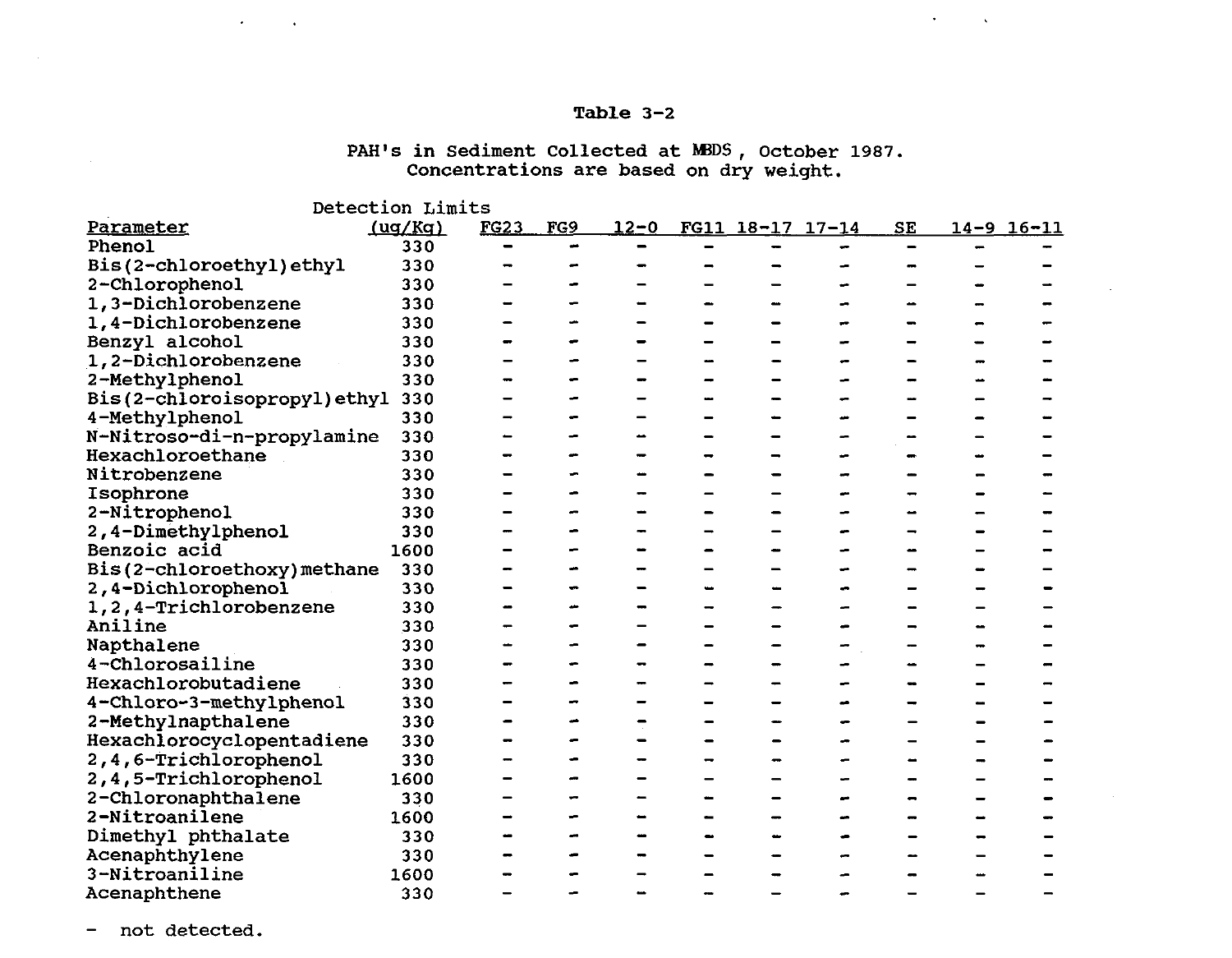|                            | Detection |                |                          |          |               |                  |           |                    |  |
|----------------------------|-----------|----------------|--------------------------|----------|---------------|------------------|-----------|--------------------|--|
|                            | Limits    |                |                          |          |               |                  |           |                    |  |
| Parameter                  | (ug/Kg)   | <b>FG23</b>    | FG9                      | $12 - 0$ |               | FG11 18-17 17-14 | <b>SE</b> | $14 - 9$ $16 - 11$ |  |
| 2,4-Dinitrophenol          | 1600      | $\blacksquare$ | $\blacksquare$           |          | $\rightarrow$ |                  | -         |                    |  |
| 4-Nitrophenol              | 330       |                | $\blacksquare$           |          |               |                  |           |                    |  |
| Dibenzofuran               | 330       |                |                          |          |               |                  |           |                    |  |
| 2,4-Dinitrotoluene         | 330       |                |                          |          |               |                  |           |                    |  |
| 2,6-Dinitrotoluene         | 330       |                | -                        |          |               |                  |           |                    |  |
| Diethylphthalate           | 330       |                |                          |          |               |                  |           |                    |  |
| 4-Chlorophenyl-phenylether | 330       |                |                          |          |               |                  |           |                    |  |
| Fluorene                   | 330       |                | $\blacksquare$           |          |               |                  |           |                    |  |
| 4-Nitroaniline             | 1600      |                |                          |          |               |                  |           |                    |  |
| 4,6-Dinitro-2-methylphenol | 1600      |                |                          |          |               |                  |           |                    |  |
| N-Nitrosodiphenylamine     | 330       |                |                          |          |               |                  |           |                    |  |
| 4-Bromophenyl-phenylether  | 330       |                |                          |          |               |                  |           |                    |  |
| Hexachlorobenzene          | 330       |                |                          |          |               |                  |           |                    |  |
| Pentachlorophenol          | 1600      |                |                          |          |               |                  |           |                    |  |
| Phenanthrene               | 330       |                |                          |          |               |                  |           |                    |  |
| Anthracene                 | 330       |                |                          |          |               |                  |           |                    |  |
| Di-n-butylphthalate        | 330       |                |                          |          |               |                  |           | 440                |  |
| Fluoranthene               | 330       |                | $\overline{\phantom{0}}$ |          |               |                  |           | 510                |  |
| N-Nitrosodimethylamine     | 330       |                |                          |          |               |                  |           |                    |  |
| Pyrene                     | 330       |                | $\overline{\phantom{0}}$ |          |               |                  |           |                    |  |
| Butylbenzylphthalate       | 330       |                |                          |          |               |                  |           |                    |  |
| 3,3-Dichlorobenzidine      | 660       |                |                          |          |               |                  |           |                    |  |
| Benzo(a) anthracene        | 330       |                |                          |          |               |                  |           |                    |  |
| Bis(2ethylhexyl)phthalate  | 330       |                | -                        |          |               |                  |           | 7200               |  |
| Chrysene                   | 330       |                |                          |          |               |                  |           | ÷                  |  |
| Di-n-octyl phthalate       | 330       |                |                          |          |               |                  |           |                    |  |
| Benzo(b) fluoranthene      | 330       |                |                          |          |               |                  |           |                    |  |
| Benzo(k) fluoranthene      | 330       |                |                          |          |               |                  |           |                    |  |
| Benzo(a) pyrene            | 330       |                |                          |          |               |                  |           |                    |  |
| Indeno(1,2,3-cd) pyrene    | 330       |                |                          |          |               |                  |           |                    |  |
| Dibenzo(a, h) anthracene   | 330       |                |                          |          |               |                  |           |                    |  |
| Benzo(g,h,i)perylene       | 330       |                |                          |          |               |                  |           |                    |  |

 $^{\rm 1}$ Cannot be separated from diphenylamine.

not detected.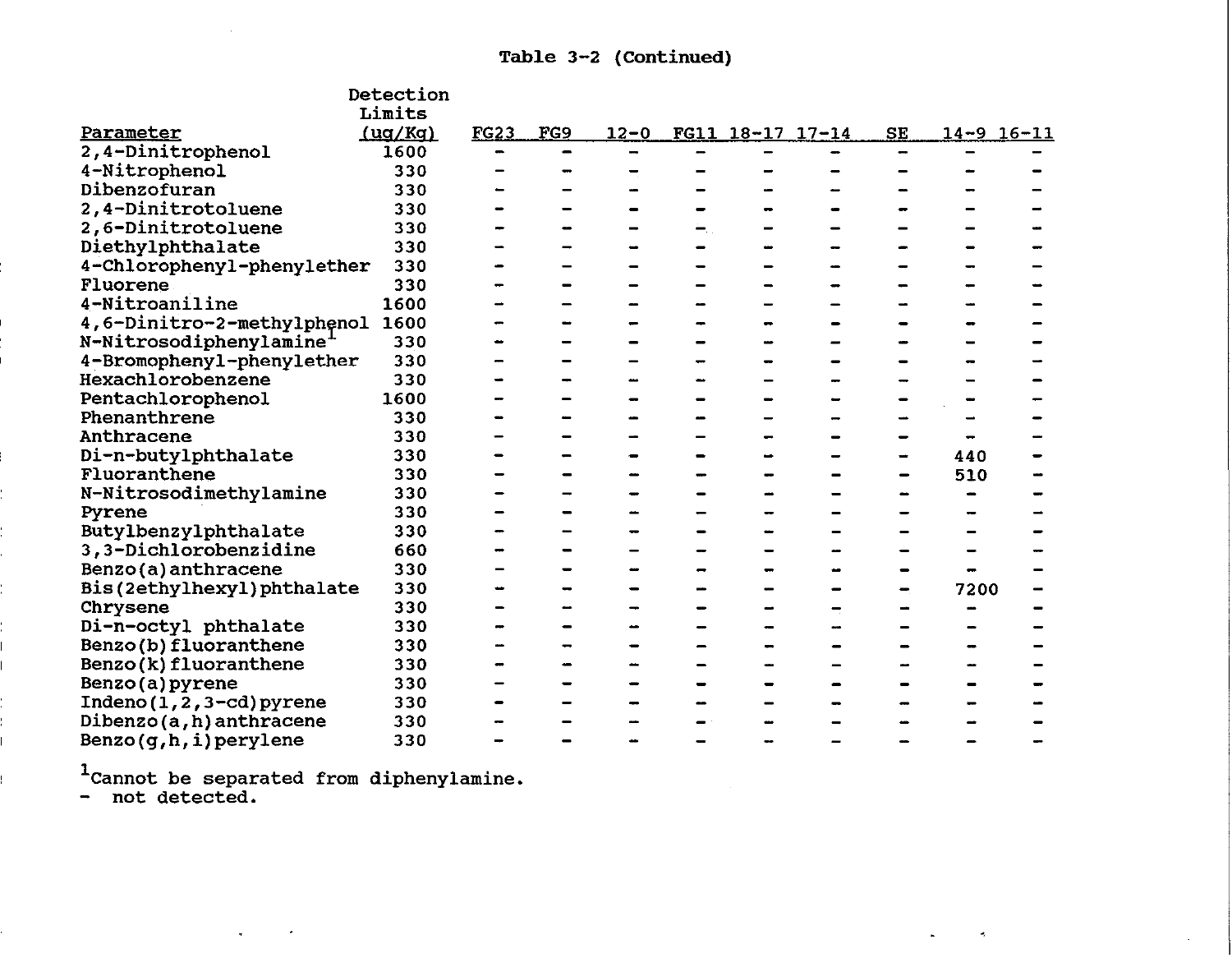Comparison of Chemical Concentrations of the Top 2cm Versus the Total (10cm) Length of Sediment Cores Collected at MBDS, October 1987

| <u>Variable</u>    | $18 - 17$       | $17 - 14$ | <u>16-11</u> |
|--------------------|-----------------|-----------|--------------|
| $\bullet$<br>TOC's | ns <sup>1</sup> | ns        | ns           |
| $PHC$ 's           | ns              | ns        | ns           |
| Lead               | ns              | ns        | ns           |
| Zinc               | ns              | ns        | $+^2$        |

- $1$  ns indicates that there was no significant difference in concentrations of the 2cm versus the 10 cm samples; which is the community of the search of the search of the search of the search of the search of the search of the search of the search of the search of the search of the search of the search of the search of the search of
- $2 + -$  indicates that the concentrations in the 2cm samples were significantly greater than the 10cm samples, (p=0.045).

 $\sim 10^{-10}$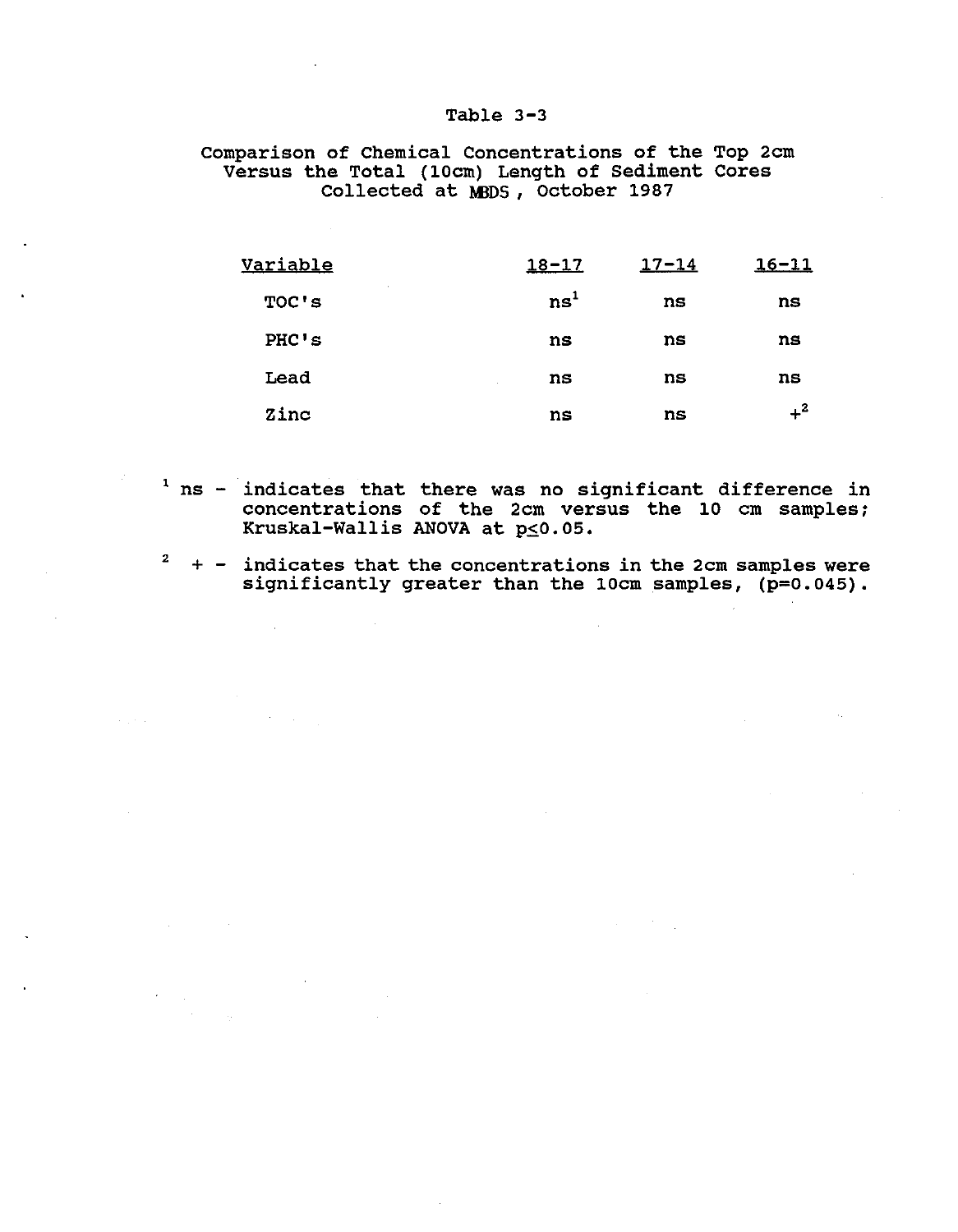Results of Scheffe $^1$  Test of Means at 5% Level of Significance for Chemical Constituents in the Sediment

|               |             |           | Total       |             | Organic Carbon        |             |             |             |
|---------------|-------------|-----------|-------------|-------------|-----------------------|-------------|-------------|-------------|
| $14 - 9$      | $12 - 0$    | $17 - 14$ | <b>FG11</b> | SE          | FG9                   | <b>FG23</b> | $16 - 11$   | $18 - 17^2$ |
|               |             |           |             |             |                       |             |             | 3           |
|               |             |           |             |             | Petroleum Hydrocarbon |             |             |             |
| <b>FG23</b>   | $18 - 17$   | $17 - 14$ | SE          | FG9         | $16 - 11$             | $12 - 0$    | <b>FG11</b> | $14 - 9$    |
|               |             |           |             | <b>Lead</b> |                       |             |             |             |
| <b>FG23</b>   | $18 - 17$   | SE        | FG9         | $17 - 14$   | $16 - 11$             | $12 - 0$    | <b>FG11</b> | $14 - 9$    |
|               |             |           |             |             |                       |             |             |             |
|               |             |           |             | Zinc        |                       |             |             |             |
|               |             |           |             |             |                       |             |             |             |
| <b>SE</b>     | $17 - 14$   | FG9       | $18 - 17$   | <b>FG23</b> | $16 - 11$             | $12 - 0$    | <b>FG11</b> | $14 - 9$    |
|               |             |           |             |             |                       |             |             |             |
|               |             |           |             | Arsenic     |                       |             |             |             |
| $14 - 9$      | <b>FG23</b> | $16 - 11$ | <b>SE</b>   | $17 - 14$   | $12 - 0$              | FG9         | $18 - 17$   | <b>FG11</b> |
|               |             |           |             | Copper      |                       |             |             |             |
| <b>FG23</b>   | SE          | $18 - 17$ | FG9         | $17 - 14$   | $16 - 11$             | $12 - 0$    | <b>FG11</b> | $14 - 9$    |
|               |             |           |             |             |                       |             |             |             |
| <b>Nickel</b> |             |           |             |             |                       |             |             |             |
| $14 - 9$      | FG9         | $17 - 14$ | $16 - 11$   | $12 - 0$    | SE                    | <b>FG11</b> | <b>FG23</b> | $18 - 17$   |

1 Scheffé test performed on arcsine transformed data.

2 stations are arranged from minimum to maximum mean concentration.

3 Bars indicate stations with means not significantly different.

Note: Detectable concentrations of mercury were only found at 14-9, 12-0, and FG11.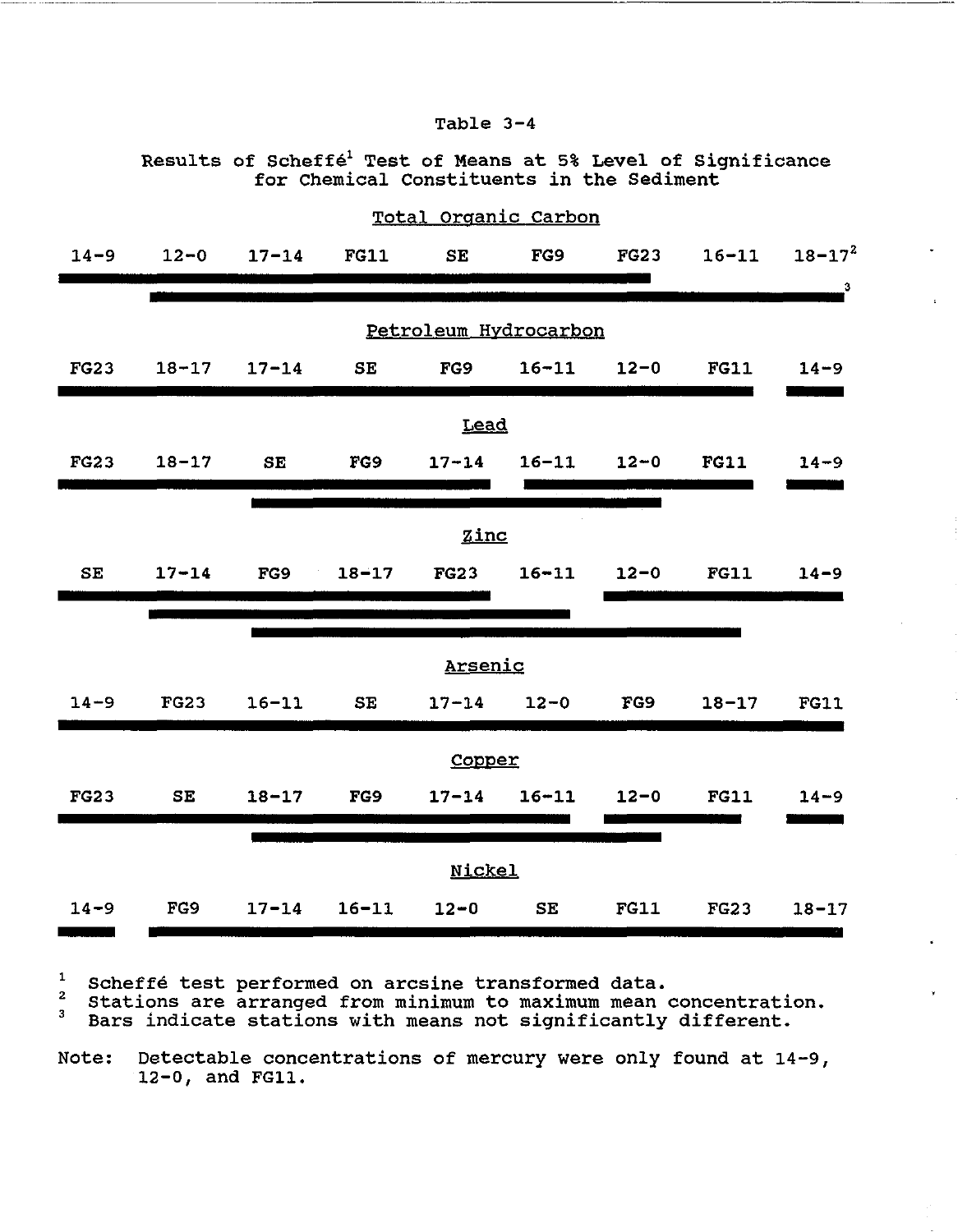# Results of Physical Testing of Sediment Collected at M3DS October 1987

 $\ddot{\phantom{a}}$ 

 $\ddot{\phantom{0}}$ 

| <u>Station</u> | Visual<br>Classification                | % Coarse<br>Material | % Medium<br>Sand        | % Fine<br><b>Sand</b> | <b>&amp; Fines</b> |
|----------------|-----------------------------------------|----------------------|-------------------------|-----------------------|--------------------|
| $FG-23$        | dark brown<br>to black<br>organic silt  | $\leq$ 1             | $\leq$ 1                | $\overline{2}$        | 98                 |
| $FG-9$         | dark brown<br>to black<br>organic silt  | $\leq$ 1             | $\leq$ 1                | 8                     | 92                 |
| $12 - 0$       | dark brown<br>to black<br>organic silt  | $\leq$ 1             | $\overline{\mathbf{z}}$ | 12                    | 86                 |
| $FG-11$        | dark brown<br>organic silt<br>with sand | $\leq$ 1             | 4                       | 13                    | 83                 |
| $18 - 17$      | dark brown<br>to black<br>organic silt  | $\leq$ 1             | $\leq$ 1                | $\mathbf{1}$          | 99                 |
| $17 - 14$      | dark brown<br>to black<br>organic silt  | $\leq$ 1             | $\leq$ 1                | $\mathbf{1}$          | 99                 |
| SE             | dark brown<br>to black<br>organic silt  | $\leq$ 1             | $\leq$ 1                | 1                     | 99                 |
| $14 - 9$       | sandy<br>organic silt                   | 9                    | 7                       | 18                    | 66                 |
| $16 - 11$      | dark brown<br>to black<br>organic silt  | $\leq$ 1             | $\leq$ 1                | $\mathbf{1}$          | 99                 |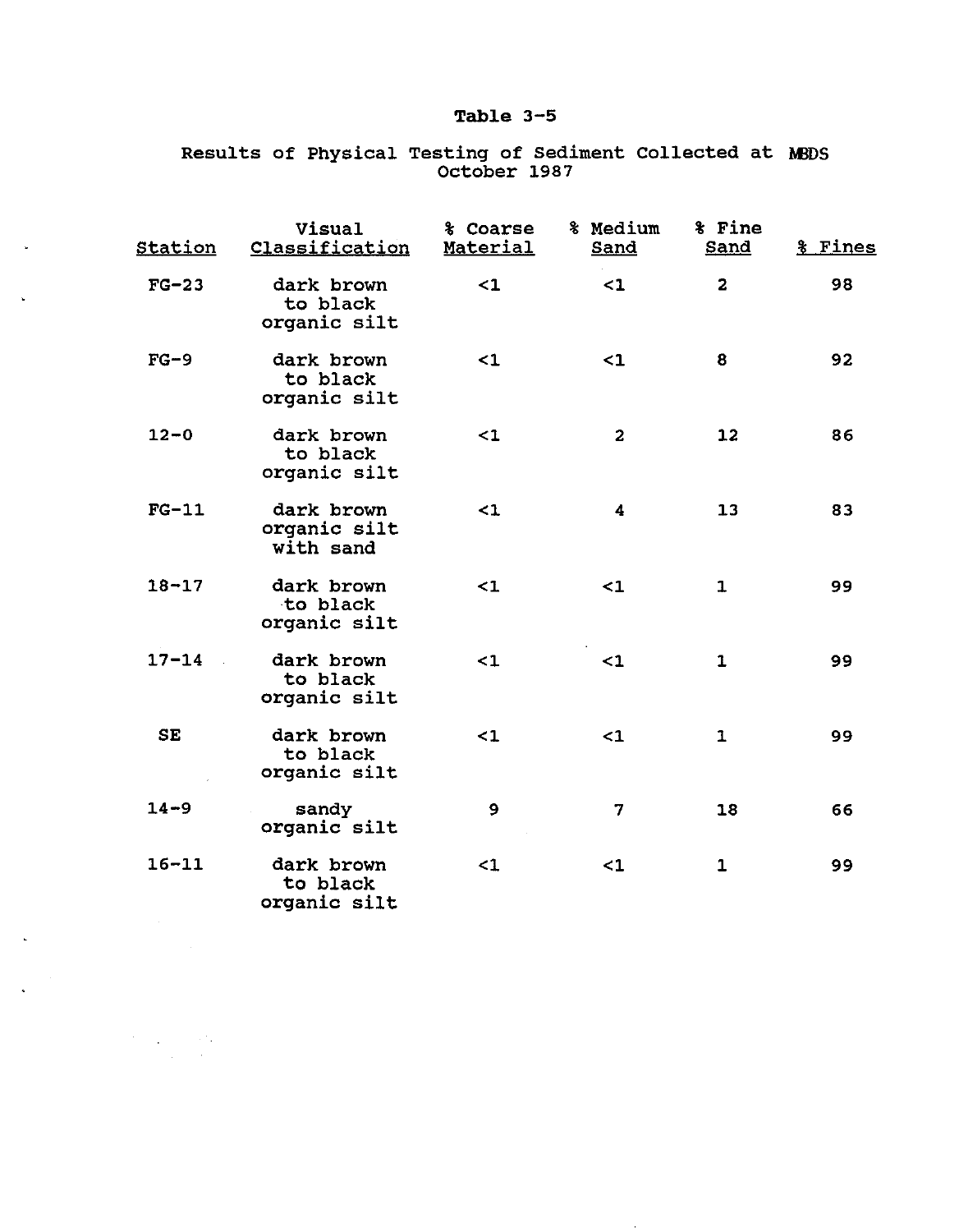# Trace Metals in Body Tissues in Nephtys Collected at MBDS, October 1987

| <u>Station/Replicate</u> | $C\overline{G}$ | $P_{\mathcal{D}}$ | $cu$    | <u>Fe</u> | Hα             |
|--------------------------|-----------------|-------------------|---------|-----------|----------------|
| $18 - 17/1$              | 0.6             | 4.1               | 9.7     | 1710      | 0.03           |
| $18 - 17/2$              | 0.7             | 5.6               | 8.5     | 566       | 0.03           |
| $18 - 17/3$              | 0.8             | 4.1               | 11.0    | 1199      | 0.03           |
| Mean                     | 0.7             | 4.6               | 9.7     | 1158      |                |
| ±Std. Dev.               | 0.1             | 0.9               | 1.2     | 573       |                |
| $16 - 11/1$              | 0.7             | 8.4               | 15.4    | 681       | 0.03           |
| $16 - 11/2$              | 0.7             | 12.7              | 12.7    | 1289      | 0.04           |
| $16 - 11/3$              | 0.6             | 7.7               | $958^*$ | 2053      | 0.03           |
| Mean                     | 0.7             | 9.6               | 14.0    | 1341      |                |
| ±Std. Dev.               | 0.1             | 2.7               | 1.9     | 687       |                |
| $12 - 0/1$               | 0.4             | 1.8               | 11.0    | 989       | 0.02           |
| $12 - 0/2$               | 0.8             | 7.8               | 14.3    | 1407      | 0.03           |
| $12 - 0/3$               | 0.6             | 8.2               | 10.4    | 1129      | 0.02           |
| Mean                     | 0.6             | 5.9               | 11.9    | 1175      |                |
| ±Std. Dev.               | 0.2             | 3.6               | 2.1     | 213       |                |
| $14 - 9/1$               | 0.5             | 9.5               | 8.7     | 769       | 0.02           |
| $14 - 9/2$               | 0.5             | 8.4               | 6.1     | 705       | 0.02           |
| $14 - 9/3$               | 0.6             | 2.9               | 7.2     | 915       | 0.01           |
| Mean                     | 0.5             | 6.9               | 7.3     | 796       |                |
| ±Std. Dev.               | 0.1             | 3.5               | 1.3     | 108       |                |
| $FG-23/1$                | 0.6             | 5.6               | 11.2    | 915       | 0.02           |
| $FG - 23/2$              | 0.9             | 8.1               | 12.7    | 1501      | 0.02           |
| $FG - 23/3$              | 0.9             | 5.0               | 16.2    | 1278      | 0.03           |
| Mean                     | 0.8             | 6.2               | 13.4    | 1231      | $\blacksquare$ |
| ±Std. Dev.               | 0.2             | 1.6               | 2.6     | 296       |                |

Concentration in ug/g dry weight

\* This value was assumed to be an outlier and was not used to calculate the mean and standard deviation. See text for detail.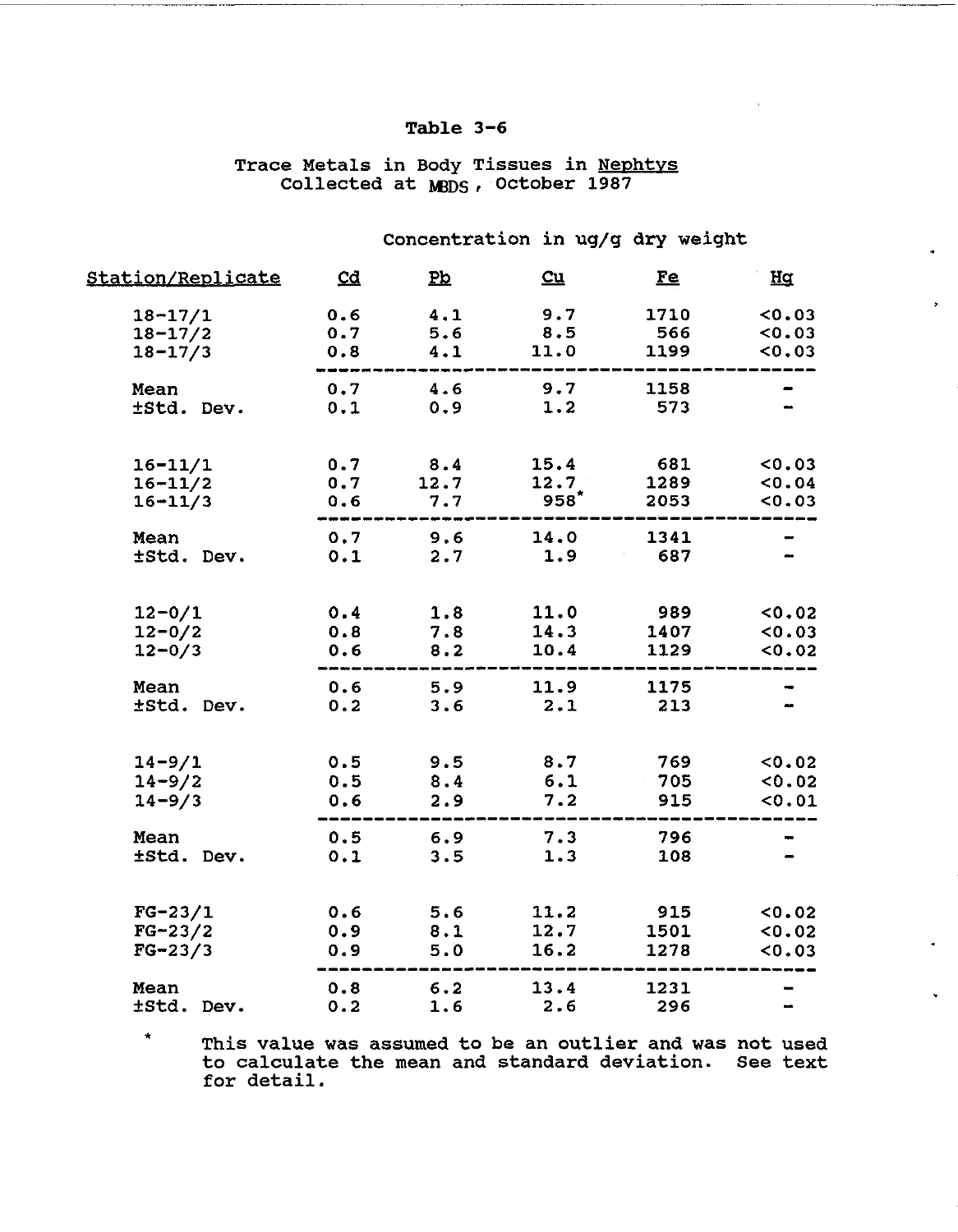Total PCBs and Total PAHs in Body Tissues in Nephtys Collected at MBDS, October 1987

Concentration in ng/g dry weight

 $\Delta \sim 10^7$ 

|                                    | <u>Station/Replicate PCBs (as Aroclor 1254)</u> | Total PAHs"               |
|------------------------------------|-------------------------------------------------|---------------------------|
| $18 - 17/1$                        | 112                                             | 381                       |
| $18 - 17/2$                        | 286                                             | 216                       |
| $18 - 17/3$                        | 477                                             | $\frac{472}{356 \pm 130}$ |
| Mean $\pm$ Std. Dev. 292 $\pm$ 183 |                                                 |                           |
| $16 - 11/1$                        | 357                                             | 1820                      |
| $16 - 11/2$                        | 595                                             | 374                       |
| $16 - 11/3$                        | <u> 1051</u>                                    |                           |
| Mean $\pm$ Std. Dev. 668 $\pm$ 353 |                                                 | $\frac{128}{774 \pm 914}$ |
| $12 - 0/1$                         | 1568                                            | 1993                      |
| $12 - 0/2$                         | 107                                             | 1538                      |
| $12 - 0/3$                         | <u>_680</u>                                     | 3057                      |
| Mean ± Std. Dev.                   | 785 ± 736                                       | 2196 ± 780                |
| $14 - 9/1$                         | 690                                             | 2778                      |
| $14 - 9/2$                         | 300                                             | 2146                      |
| $14 - 9/3$                         |                                                 | 2571                      |
| Mean ± Std.Dev.                    | $\frac{56}{349 \pm 320}$                        | $2498 \pm 322$            |
| <b>FG-23/1</b>                     | 158                                             | 213                       |
| $FG-23/2$                          | 146                                             | 122                       |
| $FG - 23/3$                        | 140                                             | 189                       |
| Mean ± Std.Dev.                    | $148 \pm 9.3$                                   | $175 \pm 47$              |

• Total PAHs include: Fluorene, Phenanthrene, Anthracene, F1uoranthene, Pyrene, Benzo(a) anthracene, chrysene, Benzo(b)fluoranthene, Benzo(a)pyrene, Indeno(1,2,3cd)pyrene, Dibenzo(a,h) anthracene, Benzo(g,h,ijperylene.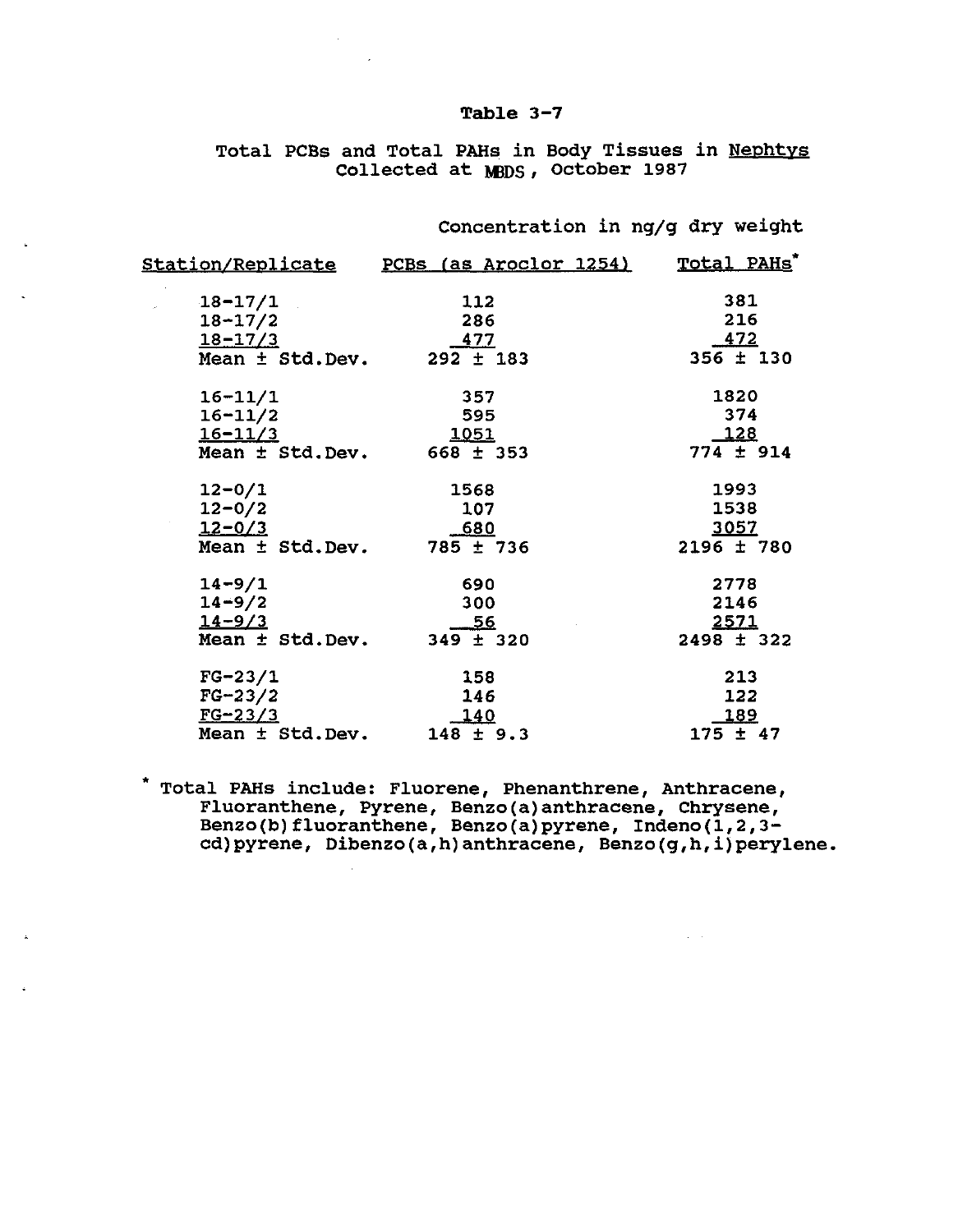## Results of Scheffé Test<sup>1</sup> of Means at 5% Level of Significance for Body Burden Concentrations in Nephtys

| Cadmium     |           |             |             |                        |  |
|-------------|-----------|-------------|-------------|------------------------|--|
| $14 - 9$    | $12 - 0$  | $16 - 11$   | $18 - 17$   | FG23 <sup>2</sup><br>3 |  |
|             |           |             |             |                        |  |
|             |           | Lead        |             |                        |  |
| $18 - 17$   | $12 - 0$  | <b>FG23</b> | $14 - 9$    | $16 - 11$              |  |
|             |           | Copper      |             |                        |  |
| $14 - 9$    | $18 - 17$ | $12 - 0$    | <b>FG23</b> | $16 - 11$              |  |
|             |           |             |             |                        |  |
|             |           | Iron        |             |                        |  |
| $14 - 9$    | $18 - 17$ | $12 - 0$    | <b>FG23</b> | $16 - 11$              |  |
|             |           |             |             |                        |  |
|             |           | <b>PCBs</b> |             |                        |  |
| <b>FG23</b> | $18 - 17$ | $14 - 9$    | $16 - 11$   | $12 - 0$               |  |
|             |           |             |             |                        |  |
|             |           | PAHS        |             |                        |  |
| <b>FG23</b> | $18 - 17$ | $16 - 11$   | $12 - 0$    | $14 - 9$               |  |
|             |           |             |             |                        |  |

1 Scheffé test performed on arcsine transformed data.

2 3 stations are arranged from minimum to maximum mean concentration.

Bars indicate stations with means not significantly different.

Note: No detectable Hg concentrations were measured.